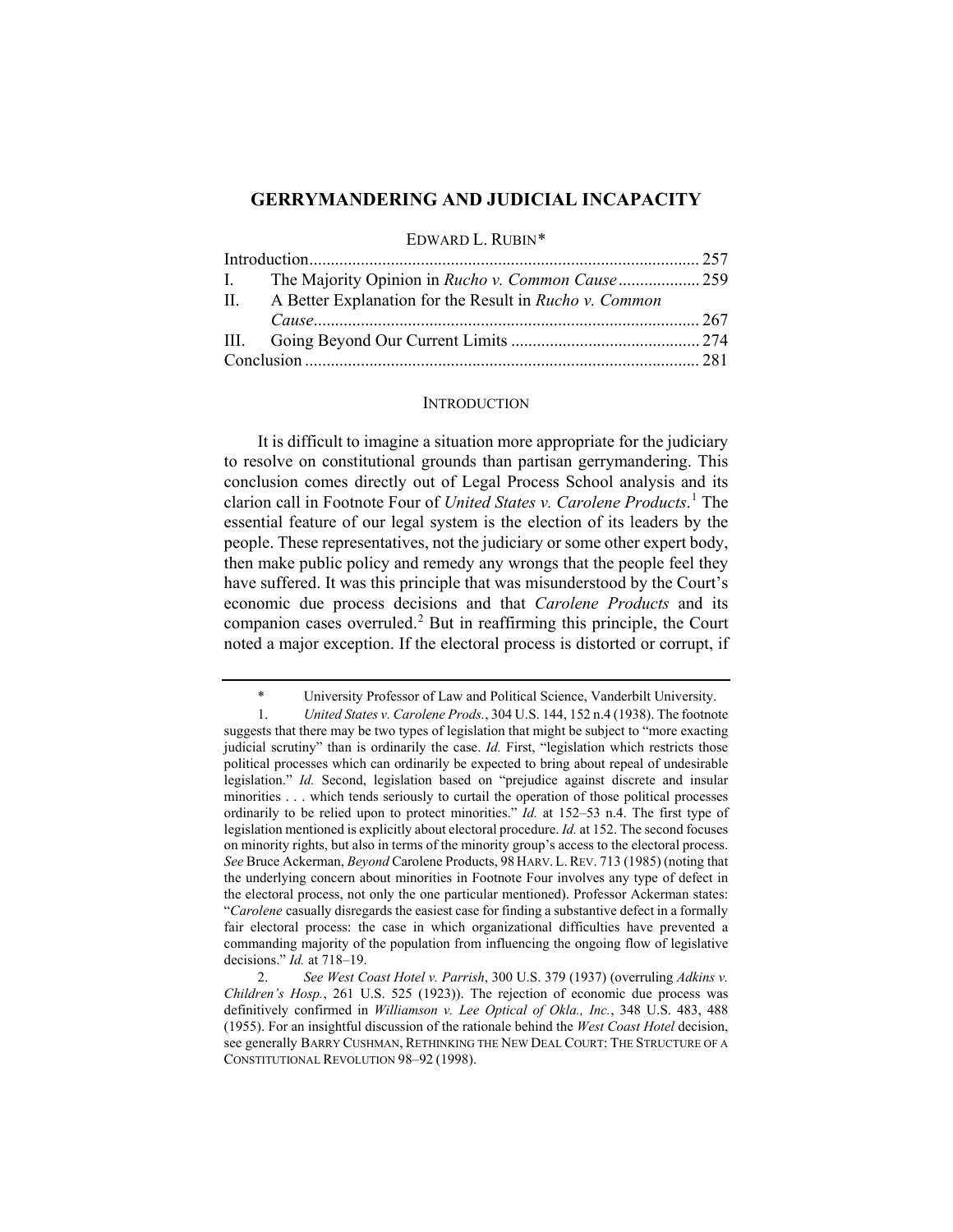the people's fundamental right to vote is impaired in some manner, then this essential feature of our government will not operate correctly. The people cannot remedy the situation because their means of doing so is precisely what has been impaired. This is the single most important reason, and according to some Legal Process thinkers, the only valid reason, for the judiciary to take action on constitutional grounds.<sup>[3](#page-1-0)</sup>

<span id="page-1-6"></span><span id="page-1-5"></span>In *Rucho v. Common Cause*, [4](#page-1-1) the Supreme Court addressed the issue of partisan gerrymandering and concluded that this basic defect in our political process should not be addressed by the judiciary but rather resolved by that defective political process.<sup>[5](#page-1-2)</sup> The rationale in Chief Justice Roberts' opinion for the majority is threadbare. Justice Kagan's dissent is devastating. But underlying the majority's unsatisfactory decision is a legitimate concern, one that surfaces repeatedly as the Chief Justice struggles to explain the result. This is the concern that Andrew Coan captures in his new book, *Rationing the Constitution*. [6](#page-1-3) Professor Coan observes that the Supreme Court's capacity to address and resolve the issues presented to it is a limited resource, and argues that the Court's awareness of this limitation exercises a profound effect on its decisions.<sup>[7](#page-1-4)</sup> *Rucho* could have been one of Professor Coan's leading examples of his thesis had it not been handed down after the book was published. The decision follows exactly the path that Professor Coan's theory would predict, and thus provides convincing evidence of his theory's explanatory force.

This Article will argue that the Court should have struck down partisan gerrymandering as unconstitutional. Its refusal to do so points to a basic defect in current constitutional doctrine. The Article then argues that the legitimate concern Professor Coan has identified, and that strongly influenced the Court, points to two larger defects that are beyond the Court's control. The first is a basic defect in the way the federal judiciary is organized, one that results from our failure to rethink the role of courts in a modern administrative state. Our courts are seriously understaffed and under-supported, thus lacking the capacity to make use of the knowledge and research methodologies that are available in our society and necessary

<span id="page-1-0"></span><sup>3.</sup> *See, e.g.*, JESSE H. CHOPER, JUDICIAL REVIEW AND THE NATIONAL POLITICAL PROCESS: A FUNCTIONAL RECONSIDERATION OF THE ROLE OF THE SUPREME COURT 2 (1980); JOHN HART ELY, DEMOCRACY AND DISTRUST: A THEORY OF JUDICIAL REVIEW (1980). For the rationale underlying Legal Process, see William N. Eskridge, Jr. & Phillip P. Frickey, Commentary, *The Making of* The Legal Process*,* 107 HARV. L. REV. 2031 (1994); Edward L. Rubin*,* Commentary, *The New Legal Process, the Synthesis of Discourse, and the Microanalysis of Institutions*, 109 HARV. L. REV. 1393 (1996).

<sup>4.</sup> 139 S. Ct. 2484 (2019).

<sup>5.</sup> *Id.* at 2508.

<span id="page-1-4"></span><span id="page-1-3"></span><span id="page-1-2"></span><span id="page-1-1"></span><sup>6.</sup> ANDREW COAN, RATIONING THE CONSTITUTION: HOW JUDICIAL CAPACITY SHAPES SUPREME COURT DECISION-MAKING (2019).

<sup>7.</sup> *Id.* at 2–6.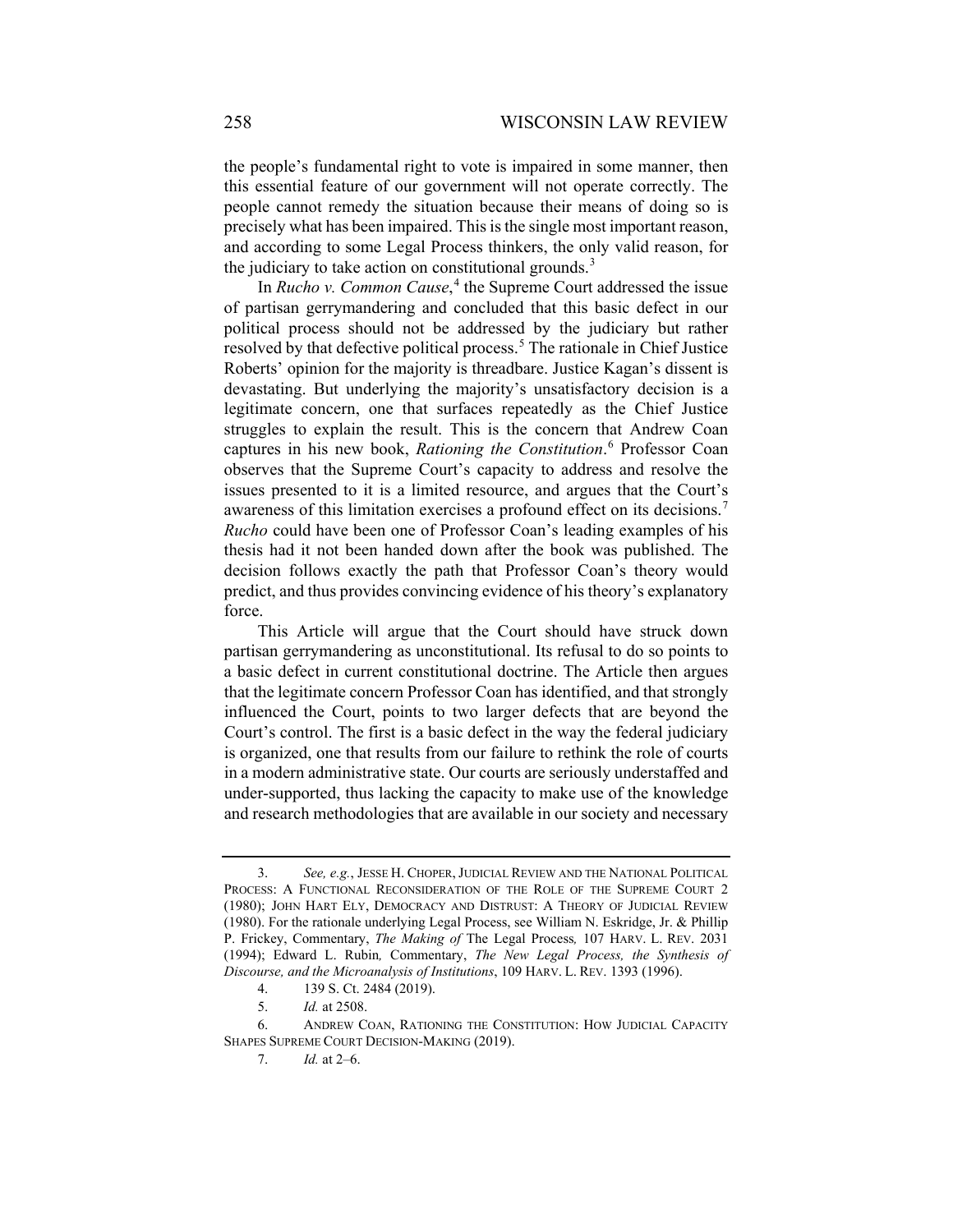for courts to address the complex questions that are presented to them. The second defect involves the way our government is structured and results from a failure to rethink that structure using the resources of the administrative state. We rely on courts, an institution that we inherited from our pre-administrative and indeed feudal past, to address the defects in the processes that are central to our democratic system.<sup>[8](#page-2-0)</sup> What we need is a constitutional level electoral commission, staffed by experts in the field and supported by the research and enforcement mechanisms, of the sort that we use for other crucial issues such as public health, the environment, worker safety, and economic stability.

### <span id="page-2-5"></span>I. THE MAJORITY OPINION IN *RUCHO V. COMMON CAUSE*

*Rucho* reversed two District Court decisions striking down redistricting plans in North Carolina and Maryland. In each case, there was unrefuted evidence that the plan was intentionally designed to favor the party in control of the state legislature.<sup>[9](#page-2-1)</sup> As the opinion stated, one of the chairs of the Republican-controlled redistricting committee in North Carolina declared that "electing Republicans is better than electing Democrats" and proceeded to draw a map that produced a delegation of ten Republicans and three Democrats in an election where Democrats candidates received more total votes.<sup>[10](#page-2-2)</sup> The Democratic Governor of Maryland appointed a redistricting committee with instructions to eliminate one of the two Republican districts in the state, a result achieved by shifting some 360,000 voters in the process of making a required 10,000-voter adjustment to that district.<sup>[11](#page-2-3)</sup>

The majority agreed that "[e]xcessive partisanship in districting leads to results that reasonably seem unjust."<sup>[12](#page-2-4)</sup> But, Chief Justice Roberts went on to argue, somewhat startlingly: "[T]he fact that such gerrymandering is 'incompatible with democratic principles' . . . does not mean that the

<span id="page-2-0"></span><sup>8.</sup> As Richard L. Hasen, who is not particularly favorable to the federal judiciary's role in monitoring the electoral process states:

<sup>[</sup>C]ourts (and the law professors providing them with unsolicited advice!) do not have particular expertise in the design of political systems or government entities across the United States. But courts remain the government actors of last resort who must referee some of the high-stakes political battles and protect basic rights of political equality and the Supreme Court by necessity sets these basic refereeing rules and defines the protective floor.

<span id="page-2-4"></span><span id="page-2-3"></span><span id="page-2-2"></span><span id="page-2-1"></span>RICHARD L. HASEN, THE SUPREME COURT AND ELECTION LAW: JUDGING EQUALITY FROM *BAKER V. CARR* TO *BUSH V. GORE* 138 (2003).

<sup>9.</sup> *Rucho*, 139 S. Ct. at 2491, 2493.

<sup>10.</sup> *Id.* at 2491.

<sup>11.</sup> *Id.* at 2493.

<sup>12.</sup> *Id.* at 2506.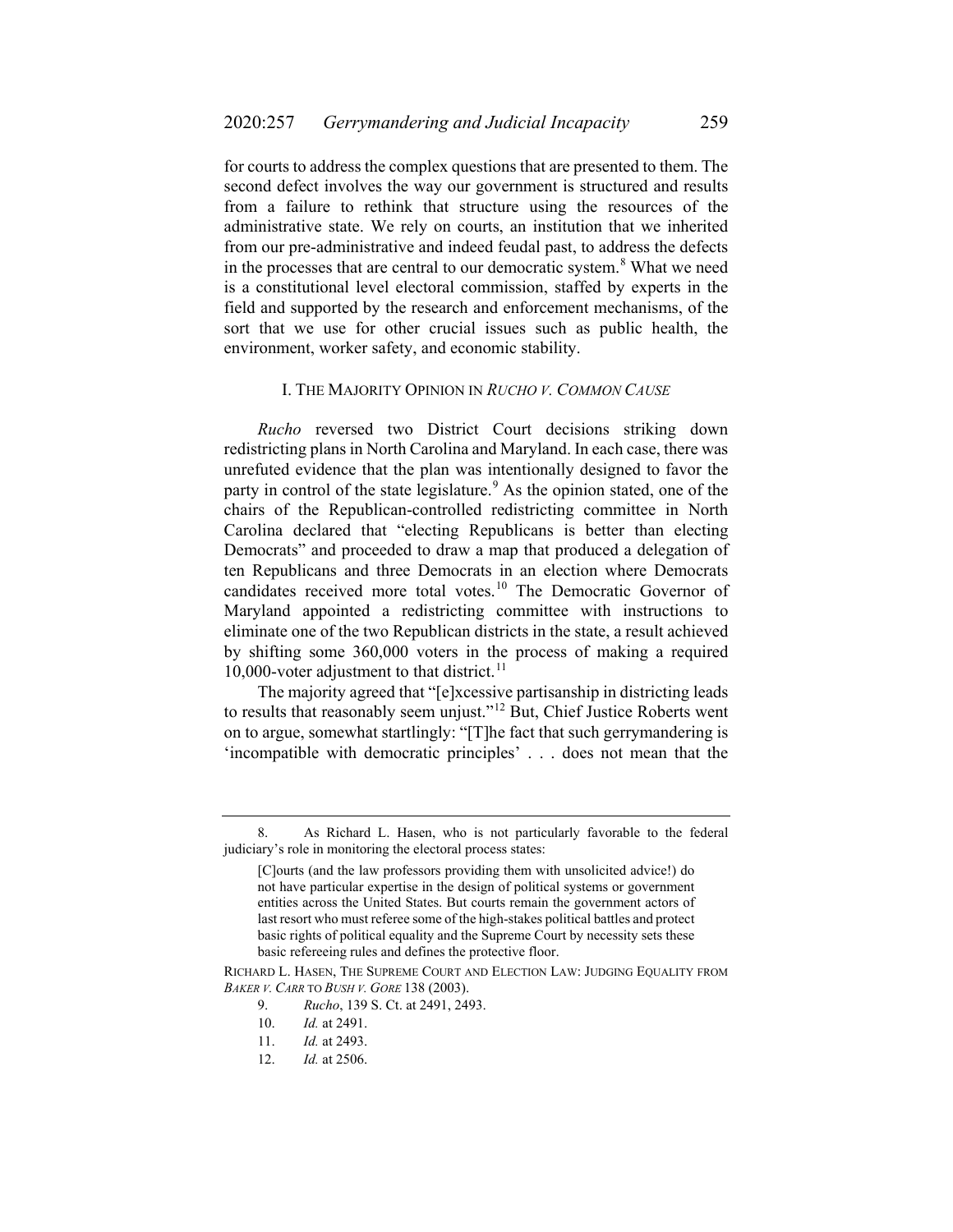solution lies with the federal judiciary."[13](#page-3-0) In the opinion, he offered several reasons why the Court, whose function, it would seem, is to strike down legislative action. Incompatible with democratic principles, he concluded that an abuse conceded to be incompatible with democratic principles was not justiciable by the Court.<sup>[14](#page-3-1)</sup> First, he pointed out that partisan gerrymandering was a long-standing abuse that prevailed during the colonial period and throughout the subsequent history of our nation.[15](#page-3-2) He suggested that the familiarity of the abuse at the time the Constitution was framed, combined with the absence of an explicit prohibition, demonstrated that the Framers were willing to tolerate it.<sup>[16](#page-3-3)</sup> The Court did not proceed, however, to overrule *Brown v. Board of Education*, [17](#page-3-4) but failed to explain the reason why.[18](#page-3-5) Perhaps it was because the abusive practices in that case had only prevailed for about ninety years (four score and seven in fact) since the relevant constitutional provision was framed, rather than about two hundred and thirty, but the Court also failed to explain why it was not overruling *Lawrence v. Texas*, <sup>[19](#page-3-6)</sup> *Miranda v. Arizona*, [20](#page-3-7) or *Goldberg v. Kelly*. [21](#page-3-8) In fact, most the Court's major decisions regarding civil rights and liberties address practices of long duration.<sup>[22](#page-3-9)</sup> Structural cases such as separation of powers are sometimes brought immediately because they challenge a governmental innovation,  $23$  but

- 14. *See generally id.*
- 15. *Id.* at 2494–95.
- 16. *See id.* at 2494–96.
- 17. 347 U.S. 483 (1954).
- 18. *See generally Rucho*, 139 S. Ct. 2484.
- 19. 539 U.S. 558 (2003).
- 20. 384 U.S. 436 (1966).

<span id="page-3-8"></span><span id="page-3-7"></span><span id="page-3-6"></span><span id="page-3-5"></span><span id="page-3-4"></span>21. 397 U.S. 254 (1970). All these cases invalidated state laws, relying on the incorporation of the Bill of Rights in the Fourteenth Amendment. But if the Chief Justice is correct, they should all be overturned unless they had been applied to the federal government and the administration of federal territory (about half the land area of the nation prior 1867) from the beginning of the Republic.

<span id="page-3-9"></span>22. This observation has been a basis for criticism of the Supreme Court's performance. *See, e.g.*, ERWIN CHEMERINSKY, THE CASE AGAINST THE SUPREME COURT (2014) (describing the Court's failure to strike down practices such as compulsory sterilization and racial discrimination); GERALD R. ROSENBERG, THE HOLLOW HOPE: CAN COURTS BRING ABOUT SOCIAL CHANGE? (2d ed. 2008) (describing that the Court tends to follow other actors in recognizing human rights, rather than taking the lead); GEOFFREY R. STONE, PERILOUS TIMES: FREE SPEECH IN WARTIME (2004) (describing the Court's failure to strike down wartime limits on free speech until the Vietnam Era).

<span id="page-3-10"></span>23. *See, e.g.*, *NLRB v. Noel Canning*, 134 S. Ct. 2550 (2014) (invalidating action taken by federal officials appointed by Barak Obama in 2012 using the Recess Appointments Clause); *Free Enter. Fund v. Pub. Co. Accounting Oversight Bd.*, 561 U.S. 477 (2010) (striking down portions of the Sarbanes-Oxley Act of 2002 that created an innovative federal instrumentality); *Clinton v. City of New York*, 524 U.S. 417 (1998) (striking down the Line Item Veto Act of 1996). This is not always the case, of course. *See,* 

<span id="page-3-3"></span><span id="page-3-2"></span><span id="page-3-1"></span><span id="page-3-0"></span><sup>13.</sup> *Id.* at 2506 (citing *Ariz. State Legislature v. Ariz. Indep. Redistricting Comm'n*, 135 S. Ct. 2652, 2658 (2015)).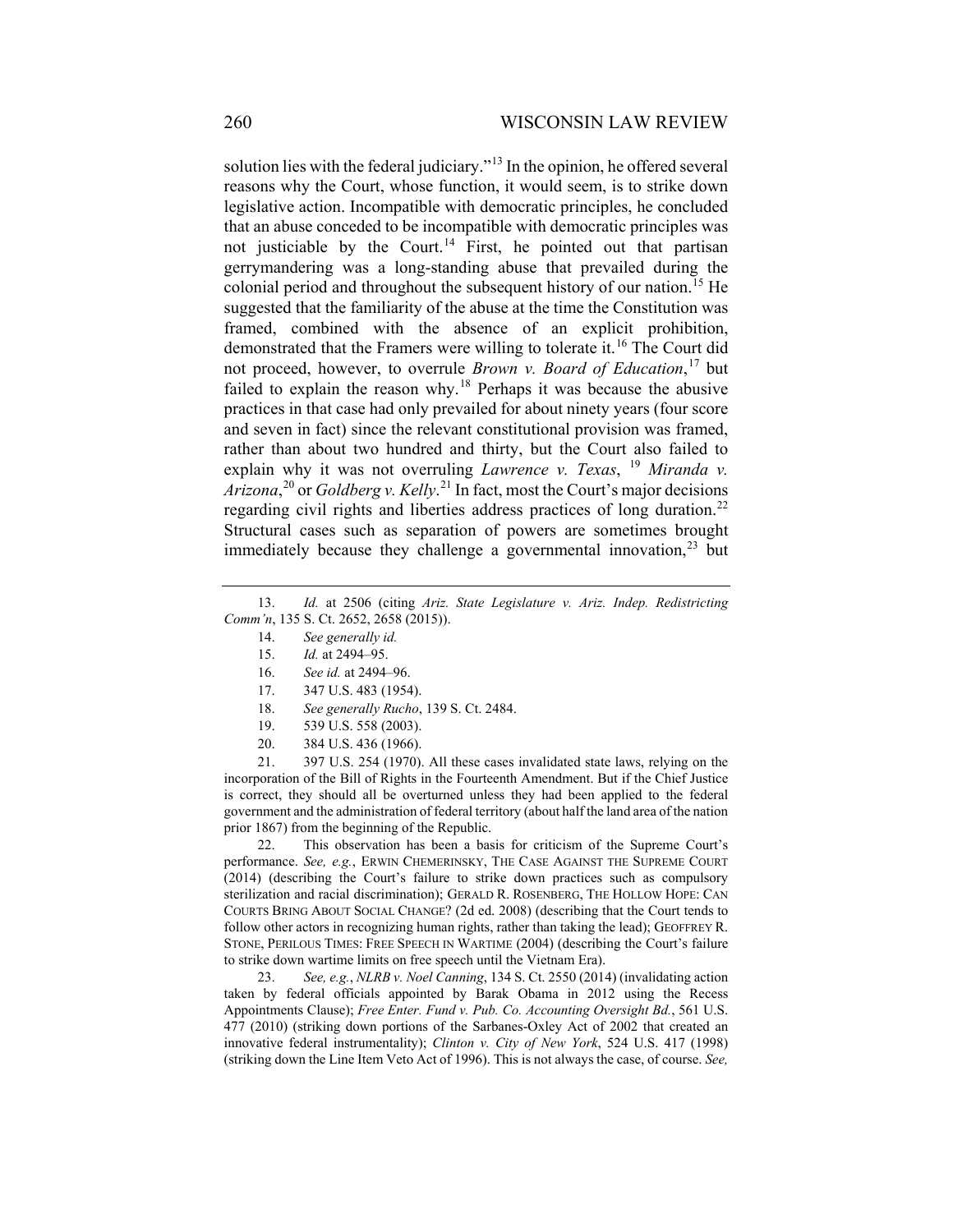rights cases tend to be the product of a gradual realization that a prevailing situation is in fact "incompatible with democratic principles."

Chief Justice Roberts then pointed out that James Madison had commented, during the Constitutional Convention, that cases or controversies justiciable by the judiciary should be of a "Judiciary Nature." <sup>[24](#page-4-0)</sup> Because electoral politics, he suggested, does not fall into this category, it is non-justiciable.<sup>[25](#page-4-1)</sup> He had to concede, of course, that the Court has in fact adjudicated crucial matters of electoral politics in its momentous decisions in *Baker v. Carr*, [26](#page-4-2) holding challenges to state electoral districting justiciable, *Reynolds v. Sims*, [27](#page-4-3) requiring that electoral districts have equal populations, and *Gomillion v. Lightfoot*, [28](#page-4-4) prohibiting racial gerrymandering, and the vast number of Supreme Court and lower court cases that have followed from them.<sup>[29](#page-4-5)</sup> But these cases, Chief Justice Roberts said, are distinguishable,  $30$  apparently forgetting that the conclusion that would follow from his argument is that the Court should never have adjudicated them in the first instance, not that they were decided on different grounds.

Aside from this troublesome point, the basis on which Chief Justice Roberts distinguished these two leading precedents raises questions. He

27. 337 U.S. 533 (1964).

<span id="page-4-4"></span><span id="page-4-3"></span><span id="page-4-2"></span><span id="page-4-1"></span>28. 364 U.S. 339 (1960). *See also Shaw v. Reno*, 509 U.S. 630 (1995) (districting plan, although race-neutral on its face, may be constitutionally defective if it in fact designed for race-related purposes); *Gaffney v. Cummings*, 412 U.S. 735 (1973) (holding that the population deviations among election districts fall within permissible limits of the Equal Protection Clause).

<span id="page-4-5"></span>29. *Rucho*, 139 S. Ct. at 2496–97. The number of decisions that have been handed down by federal courts on these supposedly non-justiciable issues is too large to be catalogued here. For general descriptions, see James F. Blumstein, *Racial Gerrymandering and Vote Dilution:* Shaw v. Reno *in Doctrinal Contex*t, 26 RUTGERS. L.J. 517 (1994); Jonathan L. Entin, *Of Squares and Uncouth Twenty-Eight-Sided Figures: Reflections* on Gomillion v. Lightfoot *After Half a Century*, 50 WASHBURN L.J. 133, 143 (2011); Michael W. McConnell, *The Redistricting Cases: Original Mistakes and Current Consequences*, 24 HARV. J.L. & PUB. POLICY 103, 106–07 (2000). HASEN, *supra* note [8,](#page-2-5) at 168–73 app. (listing 190 Supreme Court decisions between *Baker v. Carr* and 1989 that addressed issues of electoral politics).

<span id="page-4-6"></span>30. *Rucho*, 139 S. Ct. at 2501–02.

*eg.*, *INS v. Chadha*, 462 U.S. 919 (1983) (striking down the legislative veto after several decades of use).

<span id="page-4-0"></span><sup>24.</sup> *Rucho v. Common Cause*, 139 S. Ct. 2484, 2494 (2019). Chief Justice Roberts hints at an originalist argument here, but as Justice Kagan points out in her dissent, he does not actually rely on such an argument for the simple reason that it would be unsupportable. *Id.* at 2512–13 (Kagan, J., dissenting). She states: "[B]ig data and modern technology—of just the kind that the mapmakers in North Carolina and Maryland used make today's gerrymandering altogether different from the crude linedrawing of the past. . . . Mapmakers now have access to more granular data about party preference and voting behavior than ever before." *Id.*

<sup>25.</sup> *Id.* at 2506–07 (majority opinion).

<sup>26.</sup> 369 U.S. 186 (1962).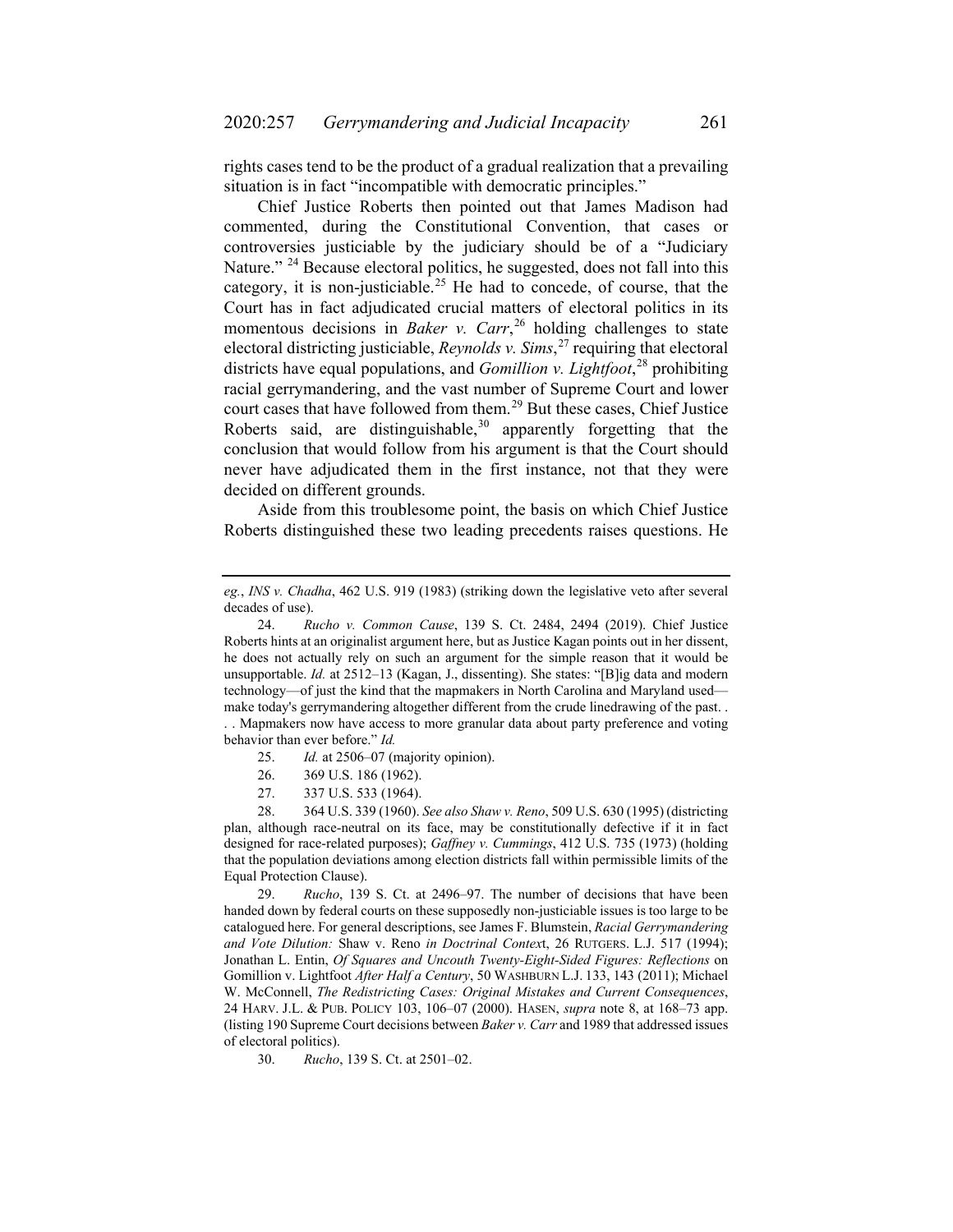argued that *Baker v. Carr* is distinguishable because "the one-person, onevote rule is relatively easy to administer as a matter of math."[31](#page-5-0) It is true that this rule requires only junior high school math, whereas formulating a rule to prohibit partisan gerrymandering may require high-school level statistics. Chief Justice Roberts, however, was not writing an opinion for a junior high school mock Supreme Court, but rather for the actual Supreme Court. We might expect that the most powerful court in the United States, or possibly the world, would find a way to acquire some rudimentary familiarity with a methodology that is not only central to science but to social science, that is regularly used by nearly every federal agency, and that is necessary to understand a good deal of contemporary news reporting.<sup>[32](#page-5-1)</sup> To be sure, statistical analysis is not necessarily a decisive factor in a legal case,  $33$  but that is quite different from concluding that this basic methodology is too complex for the Supreme Court to consider.

Racial gerrymandering, the Chief Justice said, is distinguishable because it is a form of racial discrimination, a bad thing that we strive to eliminate, whereas partisanship is not a bad thing in itself and we "cannot ask for the elimination of partisanship."<sup>[34](#page-5-3)</sup> This is true, but the argument depends on comparing a noun—partisanship—with a noun-adjective phrase—racial discrimination. Discrimination, the noun in the first phrase, is not a bad thing in itself; it enables us to make relative judgments about the quality of art, food, employee performance, and judicial opinions. It is a bad thing when used for the wrong purposes, such as the action described by the adjective: preferring some people to others on the basis of their race. Similarly, partisanship, the adjective in the second phrase, is not a bad thing in itself. In a democratic society, it is a means of organizing debate about issues, presenting them to the public, and providing people with an opportunity to participate in politics. But the noun-adjective phrase of partisan gerrymandering is a bad thing because it is the wrong type of partisanship, one that distorts and corrupts the political process, just as

<sup>31.</sup> *Rucho*, 139 S. Ct. at 2501.

<span id="page-5-1"></span><span id="page-5-0"></span><sup>32.</sup> With respect to public policy, see generally EVAN BERMAN & XIAOHU WANG, ESSENTIAL STATISTICS FOR PUBLIC MANAGERS AND POLICY ANALYSTS 4–6 (2018); ELIZABETH ANN O'SULLIVAN ET AL., RESEARCH METHODS FOR PUBLIC ADMINISTRATORS 276–479 (6th ed. 2017).

<span id="page-5-2"></span><sup>33.</sup> *See, e.g.*, *Matrixx Initiatives, Inc. v. Siracusano*, 563 U.S. 27 (2011) (concluding that adverse events associated with use of a pharmaceutical product are material for purposes of required disclosure under  $\S$  10(b) of the Securities Exchange Act of 1934 even if no allegation of the statistical significance of those events has been alleged); Michelle M. Burtis et al., *Error Costs, Legal Standards of Proof, and Statistical Significance*, 25 SUP. CT. ECON. REV. 1, 1–3 (2017).

<span id="page-5-3"></span><sup>34.</sup> *Rucho*, 139 S. Ct. at 2505 ("Unlike partisan gerrymandering claims, a racial gerrymandering claim . . . asks instead for the elimination of a racial classification. A partisan gerrymandering claim cannot ask for the elimination of partisanship.").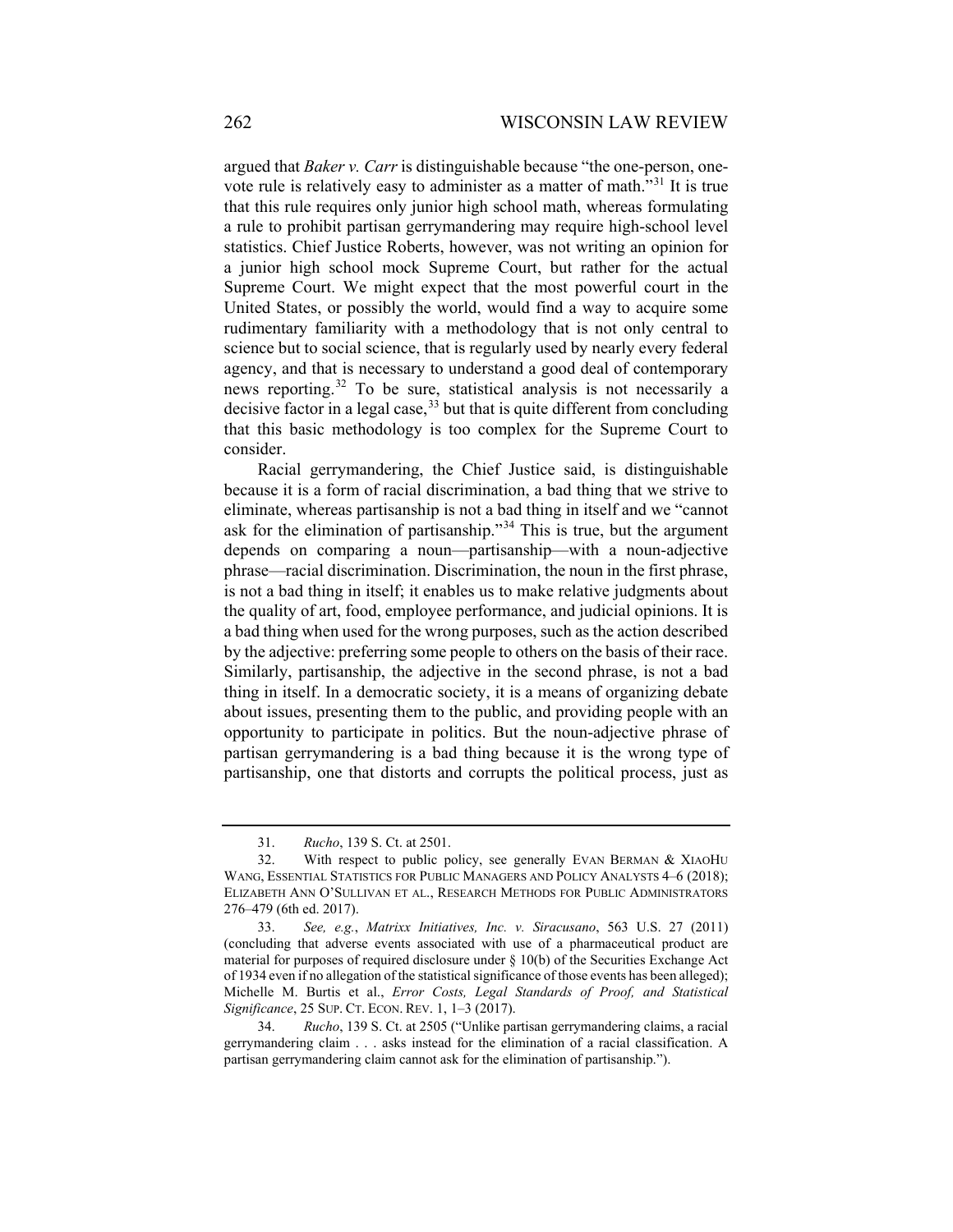racial discrimination is the wrong type of discrimination.<sup>[35](#page-6-0)</sup> In other words, discrimination is bad when it is based on race, and partisanship is bad when it is used for gerrymandering. This verbal clarification also addresses the Chief Justice's subsidiary point that courts cannot eliminate all cases of partisan gerrymandering. That is true, but it is also true that courts cannot eliminate all cases of racial discrimination. As Justice Kagan wrote in her dissent, that does not, and should not, preclude the courts from addressing egregious violations in each area.<sup>[36](#page-6-1)</sup>

Having explained that the Court could not address an admitted abuse because that abuse had gone on too long, and that a subject that the Court had been addressing for about sixty years was inappropriate for the Court to address, Chief Justice Roberts went on to observe that "[p]artisan gerrymandering claims invariably sound in a desire for proportional representation."[37](#page-6-2) He did not identify precisely where this invariable sound was coming from, since the claim in both cases and the decision by both District Courts was based on intentional manipulation of electoral outcomes, not lack of overall proportionality in the state's Congressional delegation, and the principle that they endorsed was neutrality, not proportionality.[38](#page-6-3) In any case, responding to this sound from some unknown source, the Chief Justice said that proportionality was not a

- 36. *Rucho*, 139 S. Ct. at 2519–22 (Kagan, J., dissenting).
- 37. *Id.* at 2499.

<span id="page-6-3"></span><span id="page-6-2"></span><span id="page-6-1"></span>38. Maryland has eight Congressional districts and thirty-five percent of its electorate voted Republican. *Id.* at 2520–21 (Kagan, J., dissenting). On proportional grounds, that would entitle the Republicans to three seats. *Cf. id.* at 2521. But neither the plaintiffs nor the District Court claimed that they should have received three seats. *Id.* The claim was that they should have received two, and more specifically that one district, the Sixth, was unconstitutionally flipped from Republican to Democrat by aggressive partisan gerrymandering that shifted 340,000 more voters than was necessary to achieve numerical equality. *Id.* at 2493. At least for Maryland, proportionality, far from being "invariable," was not part of the claim at all. *Id.* at 2521 (Kagan, J., dissenting).

On this question, the North Carolina case is a bit closer, but still cannot be fairly described as relying on a proportionality analysis. The plaintiffs' claim, as summarized by the Court, was based on the fact that the Democrats had received more votes in the House elections than the Republicans, but that ten of the thirteen House seats had been won by Republicans due to gerrymandering. *Id.* at 2491–92. This might be understood to be a claim that any plan that resulted in fewer than seven Democratic seats was unconstitutional, but that was not the claim, nor was it the District Court's decision. Instead, both were based on direct evidence of partisanship, combined with a gross discrepancy of the results. *Id.* at 2517. It is not hard to imagine a test for partisan gerrymandering that was based on gross discrepancy but not proportionality, that is, one that did not demand that the Democrats win seven seats on the basis of their total vote, but won more than three out of thirteen.

<span id="page-6-0"></span><sup>35.</sup> As noted above, Footnote Four, does not rely on the existence of "discrete and insular minorities" per se as its ground for heightened constitutional scrutiny of legislation. *See United States v. Carolene Prods.*, 304 U.S. 144, 152–53 n.4. The reason to be concerned about such minorities, it states, is that their isolation "tends seriously to curtail the operation of those political processes ordinarily to be relied upon to protect minorities." *Id.*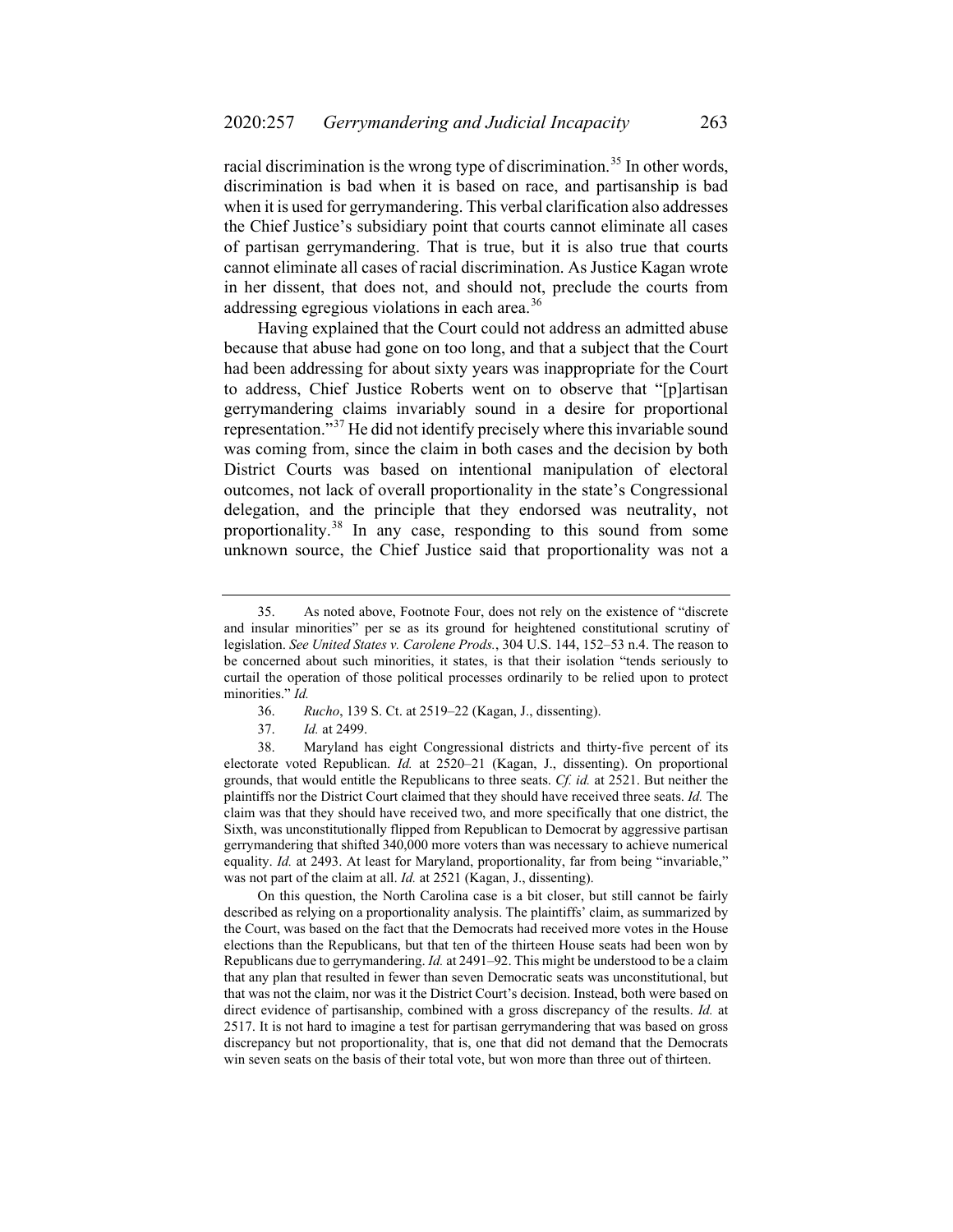principle favored by the Framers, and it was not one that was enforced in the early Republic.<sup>[39](#page-7-0)</sup> He quoted a historian who reports that "[b]y 1840, . . [i]t was generally conceded that each party would attempt to gain power which was not proportionate to its numerical strength."<sup>[40](#page-7-1)</sup> This claim that the nation was fully reconciled to the role of partisanship, that partisanship was recognized as an acceptable basis for action, cannot be refuted, Chief Justice Roberts wrote, by the Apportionment Act of 1842, which forbid at large elections in favor of proportionality.<sup>[41](#page-7-2)</sup> His reason was that another historian has observed that the Act was the product of partisanship, which is an unacceptable basis for action and thus has no normative force.<sup>[42](#page-7-3)</sup> But if partisanship is such a bad thing that it counteracts the normative force of a Congressional enactment, it is difficult to understand why it can be invoked as a positive value to refute the claim that proportionality was favored by the Framers.

Because, Chief Justice Roberts continued, the plaintiffs were "[u]nable to claim that the Constitution requires proportional [ity],"<sup>[43](#page-7-4)</sup> a claim that they had not chosen to make, they were then compelled to rely on the concept of fairness. "[F]ederal courts are not equipped to apportion political power as a matter of fairness," the Chief Justice declared.<sup>[44](#page-7-5)</sup> He demonstrated this point by listing a variety of factors that might contribute to fairness, and pointed out that, as a result, fairness cannot be quantified.<sup>[45](#page-7-6)</sup> Fairness, he concluded, "poses basic questions that are political, not legal."[46](#page-7-7) He failed to explain, however, how concepts that are generally regarded as legal and not political, such as foreseeability, negligence, intent, pain and suffering, consortium, business judgment, desert, conspiracy, agency, fiduciary duty, breathing space, and accommodation, are amenable to quantification.<sup>[47](#page-7-8)</sup>

There is, moreover, a further difficulty with the Chief Justice's assault on the concept of fairness. An election is ultimately a form of contest

46. *Id.* at 2500.

<sup>39.</sup> *Rucho*, S. Ct. 139 at 2494.

<span id="page-7-1"></span><span id="page-7-0"></span><sup>40.</sup> *Id.* at 2494–95 (quoting ELMER C. GRIFFITH, THE RISE AND DEVELOPMENT OF THE GERRYMANDER 123 (1907)).

<sup>41.</sup> *Id.* at 2495–96, 2499.

<span id="page-7-5"></span><span id="page-7-4"></span><span id="page-7-3"></span><span id="page-7-2"></span><sup>42.</sup> *Id.* at 2499 (quoting ERIK J. ENGSTROM, PARTISAN GERRYMANDERING AND THE CONSTRUCTION OF AMERICAN DEMOCRACY 48 (2013)).

<sup>43.</sup> *Id.*

<sup>44.</sup> *Id.*

<sup>45.</sup> *Id.* at 2499–501.

<span id="page-7-8"></span><span id="page-7-7"></span><span id="page-7-6"></span><sup>47.</sup> The upshot of all this, as Justice Kagan pointed out in her dissent, is: "In the face of grievous harm to democratic governance and flagrant infringements on individuals' rights . . . the majority declines to provide any remedy . . . [and] declares that it can do nothing about an acknowledged constitutional violation." *Id.* at 2515 (Kagan, J., dissenting).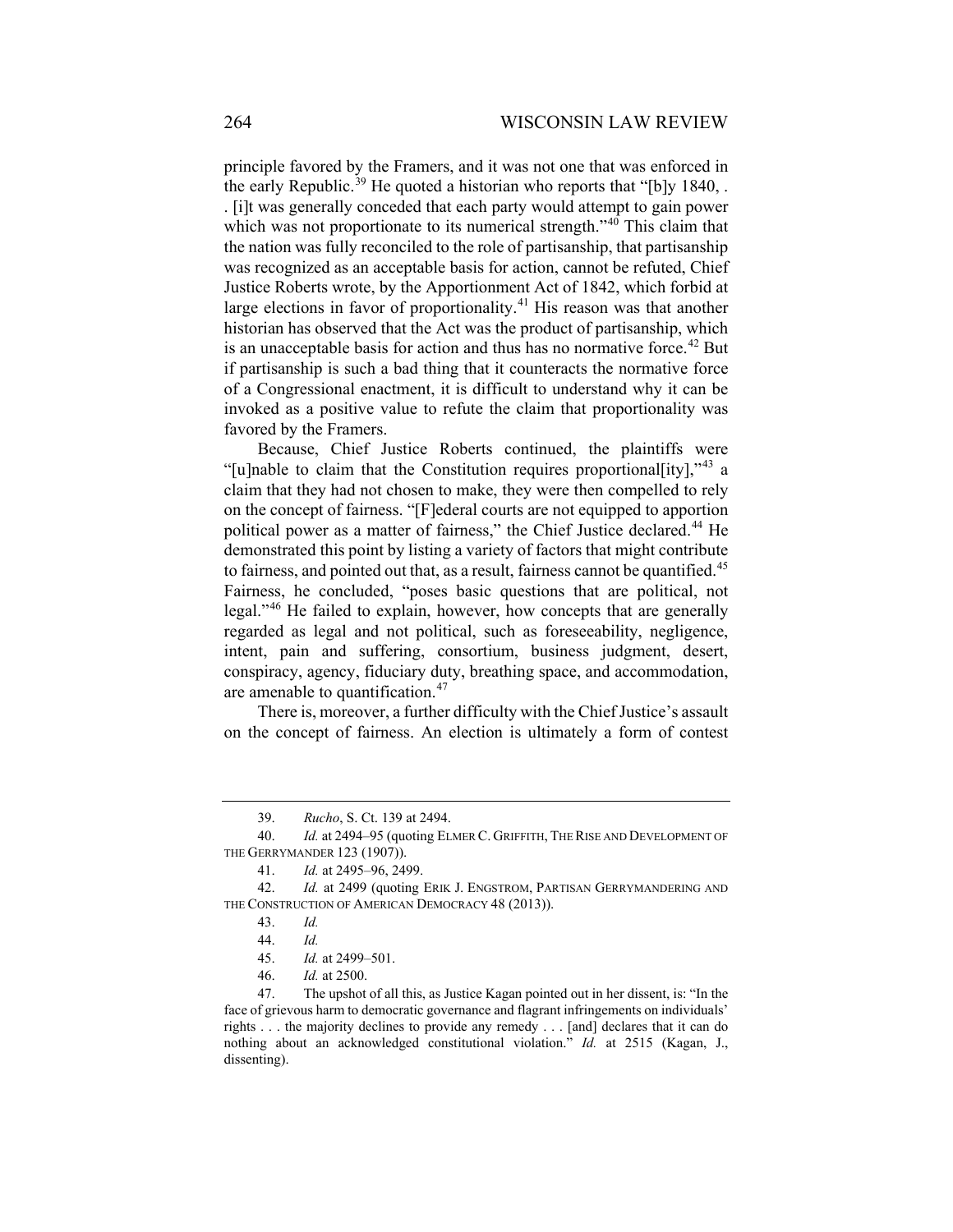between adversary parties.<sup>[48](#page-8-0)</sup> In the legal realm, therefore, it can be analogized to a trial. The idea that the fairness of such a contest is political, not legal, would be startling. We have, in fact, elaborately detailed codes to govern these contests and assure their fairness.<sup>[49](#page-8-1)</sup> Outside the realm of law, athletic contests also demand fairness, and once again there are elaborate codes that define and secure it.<sup>[50](#page-8-2)</sup> Admittedly, an election is more complex, with both connection to, and implications for, social conditions beyond its boundaries. But its character as a contest suggests that we have extensive cultural experience to draw upon to develop rules that secure the essential quality of fairness.

To be sure, Chief Justice Roberts is correct in asserting that the Supreme Court, having dealt with a number of gerrymandering cases in recent years, has not yet developed a clear legal standard for dealing with them.[51](#page-8-3) He concluded that the proper course of action in this situation is to give up.<sup>[52](#page-8-4)</sup> It is not possible, he argued, in addressing even excessive versions of partisan gerrymandering, to articulate a workable legal standard. On this basis, as Justice Kagan points out in dissent, the Court reverses the workable legal standards that the District Courts articulated in their two decisions.<sup>[53](#page-8-5)</sup> Chief Justice Roberts then went on to argue that this should not be of concern to those who worry about the legitimacy of American democracy, or about the facts, as found by the District Courts, that gerrymandering of this sort results in "difficulty raising money, attracting candidates, and mobilizing voters," and in "'a sense of

<span id="page-8-0"></span><sup>48.</sup> *See generally* ROBERT A. DAHL, A PREFACE TO DEMOCRATIC THEORY 63–89 (1956) (defining polyarchic democracy in terms of contested elections); MURRAY EDELMAN, CONSTRUCTING THE POLITICAL SPECTACLE (1988) (describing the way that policy issues are translated into elements of political competition); BERNARD MANIN, THE PRINCIPLES OF REPRESENTATIVE GOVERNMENT 42–93 (1997) (describing the development of representative democracy, as opposed to direct democracy, as based on competitive elections); JOSEPH A. SCHUMPETER, CAPITALISM, SOCIALISM AND DEMOCRACY 269–311 (1942) (emphasizing the competitive character of democratic elections, and connecting this to economic theory); IAN SHAPIRO, THE STATE OF DEMOCRATIC THEORY 55–64 (2003) (discussing and endorsing Schumpeter's theory of electoral competition).

<sup>49.</sup> *See, e.g.*, FED. R. CIV. P.; FED R. CRIM. P.; FED. R. EVID.

<span id="page-8-2"></span><span id="page-8-1"></span><sup>50.</sup> *See, e.g*., ROGER GOODELL, NAT'L FOOTBALL LEAGUE, 2018 OFFICIAL PLAYING RULES OF THE NATIONAL FOOTBALL LEAGUE (2018); OFFICE OF THE COMM'R OF BASEBALL, OFFICIAL BASEBALL RULES (2018).

<span id="page-8-3"></span><sup>51.</sup> *See Gill v. Whitford*, 138 S. Ct. 1916, 1923, 1934 (2018) (holding that plaintiffs lacked standing to bring suit in a challenge to partisan gerrymandering, and general issues remain unresolved); *Vieth v. Jubelirer*, 541 U.S. 267, 281 (2004) (plurality opinion) (concluding that courts cannot resolve constitutionality of partisan gerrymanders due to lack of judicially manageable standards). For commentary on *Vieth*, see Justin Driver, *Rules, the New Standards: Partisan Gerrymandering and Judicial Manageability After* Vieth v. Jubelirer, 73 GEO.WASH. L.REV. 1166 (2005); Samuel Issacharoff & Pamela S. Karlan, *Where to Draw the Line?: Judicial Review of Political Gerrymanders*, 153 U. PA. L. REV. 541 (2004).

<span id="page-8-4"></span><sup>52.</sup> *Rucho,* 139 S. Ct. at 2506–07.

<span id="page-8-5"></span><sup>53.</sup> *Id.* at 2516–19 (Kagan, J., dissenting).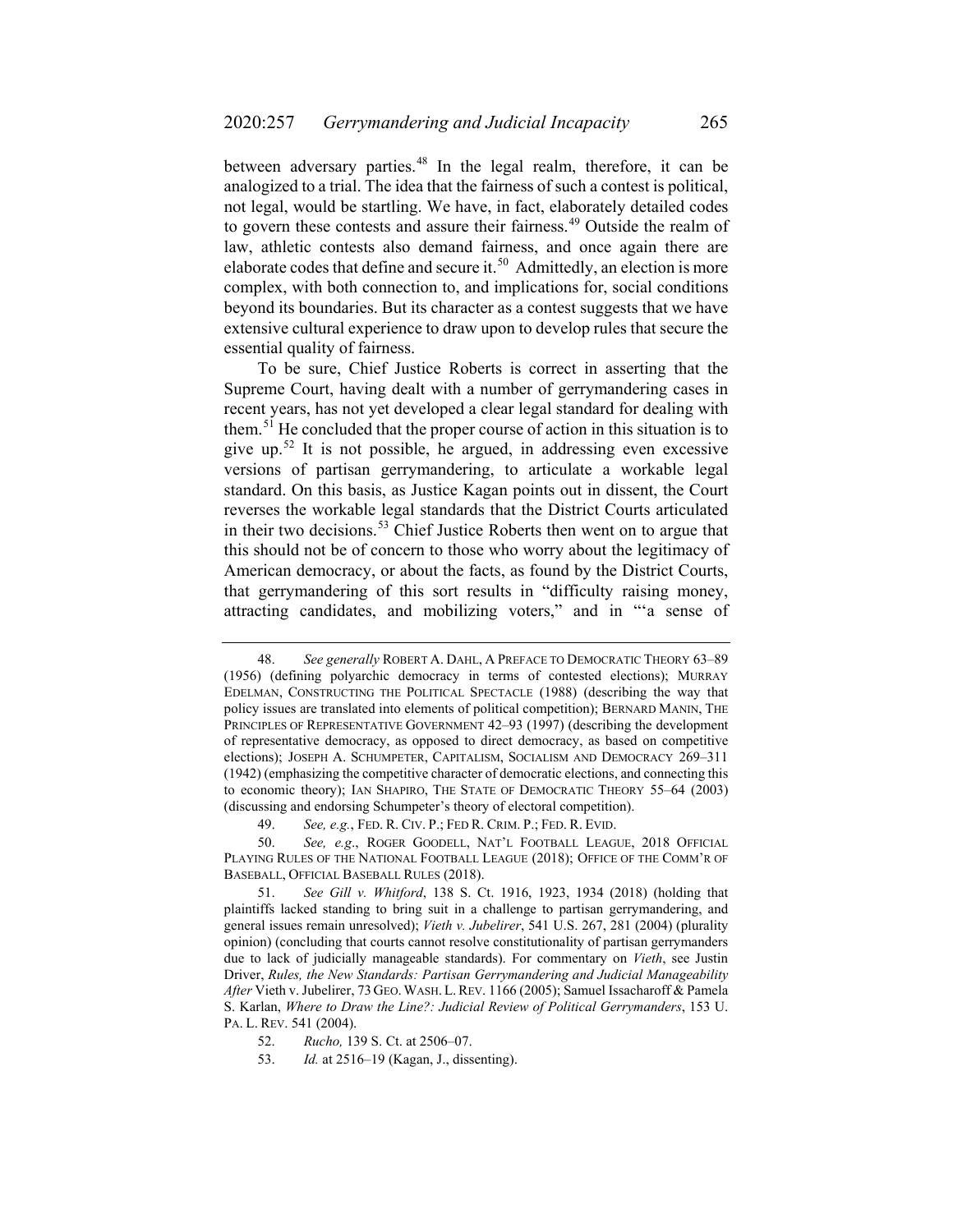<span id="page-9-6"></span>disenfranchisement . . . disconnection, and confusion."<sup>[54](#page-9-0)</sup> After all, "numerous . . . [s]tates are restricting partisan considerations in districting through legislation."[55](#page-9-1) They are doing so, in some cases, by articulating workable legal standards, but Chief Justice Roberts insists that the Court could not possibly articulate such standards.<sup>[56](#page-9-2)</sup> In other cases, he observes, states have established non-partisan commissions to implement redistricting plans.<sup>[57](#page-9-3)</sup> This apparently demonstrates, once again, that the federal courts could not articulate standards for redistricting cases.<sup>[58](#page-9-4)</sup> But these commissions lead to the exactly opposite conclusion. Whatever uncertainty or incompleteness was produced by the Court's articulation of a less than optimal standard could be counteracted by holding that a non-partisan commission would constitute a safe harbor for the state.<sup>[59](#page-9-5)</sup> This cannot be an unworkable solution, since eight states have established such

57. *Rucho*, 139 S. Ct. at 2507–08.

<span id="page-9-4"></span><span id="page-9-3"></span>58. The general thrust of this discussion is a bit difficult to discern. The mere fact that the states can solve the problem does not mean that the Supreme Court should not take action. After all, every constitutional ruling issued by the Court is, by definition, constitutional, which means that a state government, which has the police power, can take that same action for any decision that applies within the state. States can desegregate their schools, grant *Miranda* rights to prisoners, legalize abortion, authorize same sex marriage and, most relevantly, provide that electoral districts must have equal populations. *See, e.g.*, *id.* at 2514 (Kagan, J., dissenting). That did not stop the Court from deciding that these actions were constitutionally required and imposing them on the states had not taken such actions. *See id.*

<span id="page-9-5"></span>59. *See* Samuel Issacharoff, *Gerrymandering and Political Cartels,* 116 HARV. L.REV. 593, 641–48 (2002) (proposing that the Supreme Court could deal with the problem of partisan gerrymandering by requiring state legislatures to create nonpartisan redistricting commissions); Michael J. Klarman, *Majoritarian Judicial Review: The Entrenchment Problem*, 85 GEO. L.J. 491, 533–34 (1997).

<span id="page-9-7"></span><sup>54.</sup> *Id.* at 2504.

<sup>55.</sup> *Id.* at 2507.

<span id="page-9-2"></span><span id="page-9-1"></span><span id="page-9-0"></span><sup>56.</sup> The explanation he provided is that the Florida Constitution has a Fair Districts Amendment but "there is no 'Fair Districts Amendment' to the Federal Constitution." *Id.* The opinion, however, does not turn on the authority of the federal courts; there is, after all, an Equal Protection Amendment to the Federal Constitution, and it has been used to strike down other types of electoral violations. *Id.* at 2514 (Kagan, J., dissenting). Instead, the Court relies on the lack of manageable standards. *Id.* But if Florida can articulate manageable standards in a constitutional amendment, it does not follow that the Court cannot do so in a judicial opinion. Judicial opinions cannot be as specific and precise as legislation, but that does not mean that they cannot be sufficiently specific and precise to remedy serious abuses. *See* GUIDO CALABRESI, A COMMON LAW FOR THE AGE OF STATUTES 163–66 (1982) (explaining that judicial standards can be fashioned to parallel statutory provisions).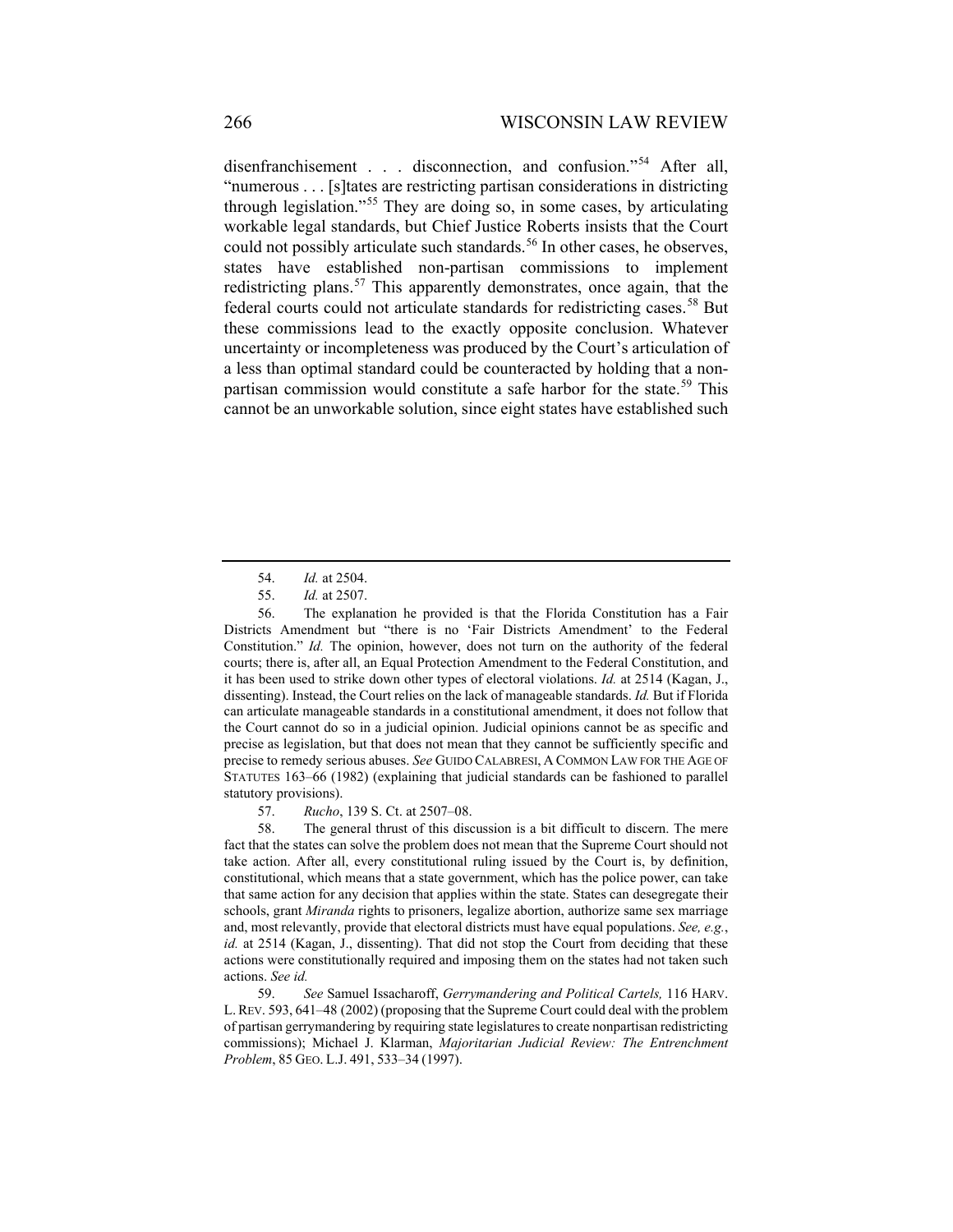<span id="page-10-4"></span>commissions $^{60}$  $^{60}$  $^{60}$  and the Court has upheld their constitutionality.<sup>[61](#page-10-1)</sup> More generally, a non-partisan commission accords with our deeply embedded cultural understanding of the way to organize a fair contest. In both trials and sporting events, we recognize that the competition between the parties must be subject to control, and that those who exercise this control whether judges, umpires or referees—must be neutral with respect to the opposing sides.

We would not think very well of a teacher who responds to a student's question about penguins by saying that it is impossible to know anything about them because they live very far away. But what would we think of a teacher who used that same rationale to give a grade of "F" to a student who submitted an informative report about that subject? $62$ 

# II. A BETTER EXPLANATION FOR THE RESULT IN *RUCHO V. COMMON CAUSE*

<span id="page-10-5"></span>Reasoning as threadbare as the majority opinion in *Rucho* raises questions about the real motivation for the decision. A natural supposition is that the answer is politics. While both parties engage in partisan gerrymandering, as the facts in *Rucho* itself reveal, the Republican Party does so more consistently, more forcefully and, it would seem, more effectively. A recent study concludes: "Of the states that have high levels of partisan bias in 2012, nearly all of them are biased toward the Republicans."[63](#page-10-3) The alignment in the case, with the five Justices appointed by Republicans and generally identified as conservatives constituting the majority, and the three other Democratic appointees, generally identified as liberals, joining Justice Kagan's dissent, lends credence to this

<span id="page-10-0"></span><sup>60.</sup> At least eight states have non-partisan commissions that are solely responsible for redistricting: *See* ALASKA CONST. ART. 6, § 8; ARIZ. CONST. art. 4, pt. 2, § 1; California, *see* CAL. CONST. art. XXI, § 2; CAL. GOV'T CODE §§ 8251–53 (West 2019); Colorado, *see* COLO. CONST. art. V, §§ 46-48; Idaho, *see* IDAHO CONST. art. III §2; Michigan, *see* MICH. CONST. art. IV, § 6; Montana, *see* MONT. CONST. art. V, § 14; Washington, *see* WASH. CONST. art. II § 43. *See* Christopher S. Elmendorf, *Election Commissions and Electoral Reform: An Overview*, 5 ELECTION L.J. 425 (2006).

<span id="page-10-1"></span><sup>61.</sup> *Ariz. State Legislature v. Ariz. Indep. Redistricting Comm'n*, 135 S. Ct. 2652 (2015).

<span id="page-10-2"></span><sup>62.</sup> The reference is to the well-known story of the ten-year-old girl who evaluated a book about penguins by saying "This book gives me more information about penguins than I care to have." *See* Duke of Bookingham, TUMBLR (Mar. 12, 2016), https://dukeofbookingham.tumblr.com/post/140914959958/this-book-gives-me-moreinformation-about-penguins [https://perma.cc/3YQH-HAWL].

<span id="page-10-3"></span><sup>63.</sup> ANDREW J. MCGANN ET. AL., GERRYMANDERING IN AMERICA: THE HOUSE OF REPRESENTATIVES, THE SUPREME COURT, AND THE FUTURE OF POPULAR SOVEREIGNTY 88 (2016) (Southern states, Ohio and Michigan showed highest levels, all toward Republicans).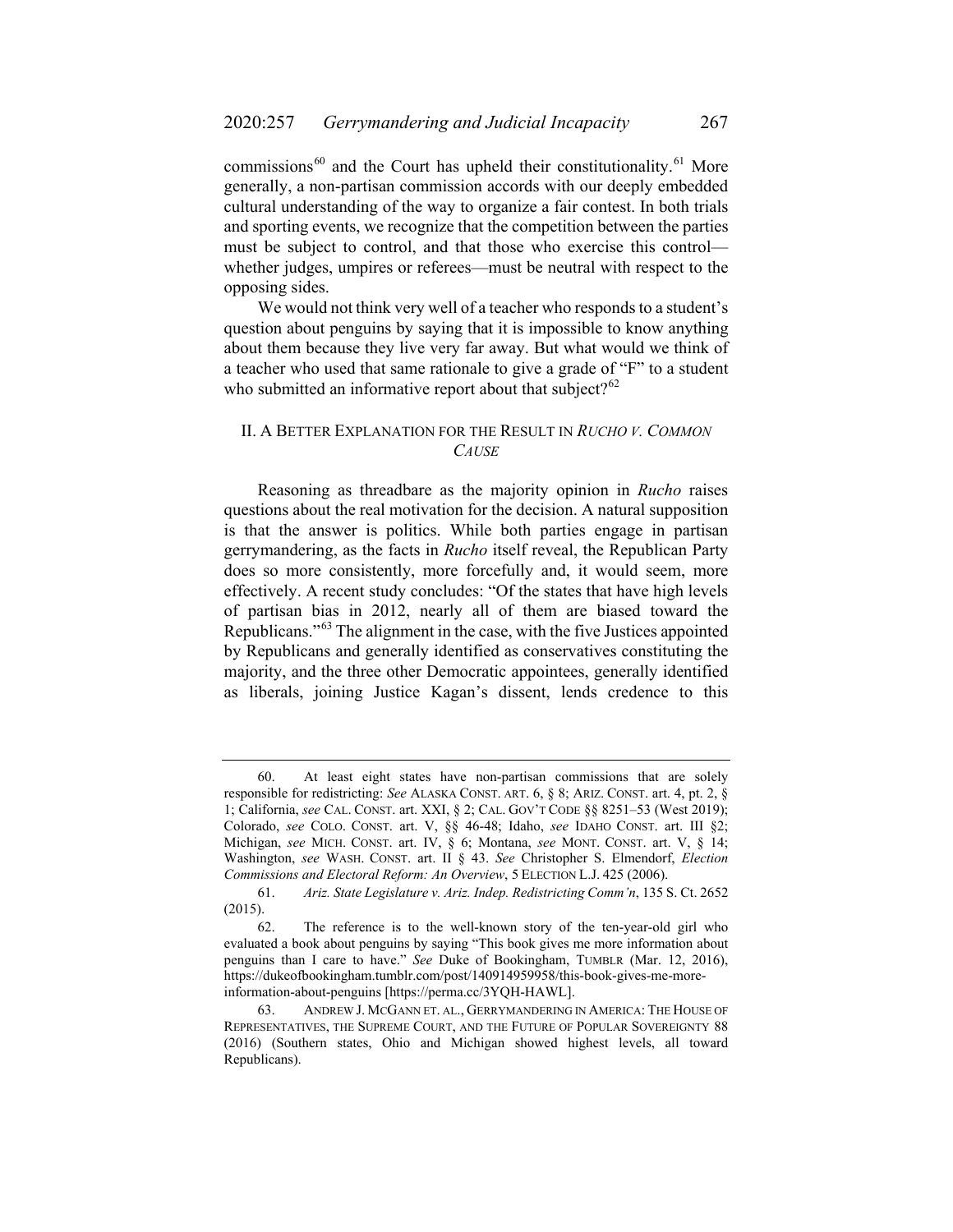hypothesis.<sup>[64](#page-11-0)</sup> But harshly legal realist explanations of this sort are generally disfavored.[65](#page-11-1) They are easy to advance but they tend to lead observers to ignore the reasoning and thinking processes of the Justices themselves. In other words, they are the type of external observation that one provides about inanimate objects or non-reasoning organisms, not a Weberian effort to achieve understanding about the motivations of a human being who is the observer's equal.<sup>[66](#page-11-2)</sup>

<span id="page-11-5"></span>Andrew Coan's *Rationing the Constitution* offers an intriguing explanation. Professor Coan's theory, briefly stated, is that the Justices on the Supreme Court are intensely aware of the limited resources that they have available for resolving issues that are presented to them.<sup>[67](#page-11-3)</sup> Given the Justices' "commitment to maintaining minimum professional standards of judging,"[68](#page-11-4) they can only decide a small number of cases a year, whether that is the 150–200 they decided last century or the 80–90 that they have

<span id="page-11-0"></span><sup>64.</sup> The alignment in *Ariz. State Legislature*, 135 S. Ct. 2652, provides additional support for the political interpretation. *See* Samantha Lachman, *Supreme Court Upholds Arizona's Independent Redistricting Commission*, 2015 SUP. CT. PREVIEW 108 (2015). The Arizona legislature, controlled by Republicans, challenged the constitutionality of an independent, non-partisan redistricting commission that had been established by referendum. *Id.* at 108. The four liberal Justices who dissented in *Rucho,* joined by Justice Kennedy, upheld the constitutionality of the provision, with the four conservative Justices on the Court at the time (Alito, Roberts, Scalia and Thomas) dissenting. *Id.* at 108–09; *Ariz. State Legislature*, 135 S. Ct. 2652; *Rucho*, 139 S. Ct. at 2509 (Kagan, J., dissenting). Since the case has no direct doctrinal relationship to *Rucho*, as it involved a different kind of challenge and a different constitutional provision, it is difficult to resist the conclusion that the liberal Justices dislike gerrymandering and the conservative Justices favor it on political grounds. *Compare Ariz. State Legislature*, 135 S. Ct. 2652 *with Rucho*, 139 S. Ct. 2484.

<span id="page-11-1"></span><sup>65.</sup> For example, the political explanation of the economic due process cases of the *Lochner* era has been replaced, in recent scholarship, with an effort to understand the way the judges themselves thought and reasoned about these cases, and why they struck down some Progressive legislation but also upheld a good deal of it. *See* DAVID E. BERNSTEIN, REHABILITATING *LOCHNER*: DEFENDING INDIVIDUAL RIGHTS AGAINST PROGRESSIVE REFORM (2011) (explaining that regulatory legislation seen as undermining the natural rights that supported social contract theory); HOWARD GILLMAN, THE CONSTITUTION BESIEGED: THE RISE AND DEMISE OF LOCHNER ERA POLICE POWERS JURISPRUDENCE (1993) (explaining that regulatory legislation regarded as favoring some private parties over others); DAVID N. MAYER, LIBERTY OF CONTRACT: DISCOVERING A LOST CONSTITUTIONAL RIGHT (2011) (demonstrating that regulatory legislation seen as impinging on the liberty that Americans had fought for in the Revolution); BERNARD H. SIEGAN, ECONOMIC LIBERTIES AND THE CONSTITUTION (1980) (asserting that regulatory legislation impairs the property rights that are essential to liberty). *See also* PAUL KENS, *LOCHNER V. NEW YORK*: ECONOMIC REGULATION ON TRIAL (1998) (Lochner reflected a conflict between competing ideologies).

<span id="page-11-4"></span><span id="page-11-3"></span><span id="page-11-2"></span><sup>66.</sup> *See* MAX WEBER, ECONOMY AND SOCIETY 4–22 (Guenther Roth & Claus Wittich eds., 1978). *See* FRITZ RINGER, MAX WEBER'S METHODOLOGY: THE UNIFICATION OF THE CULTURAL AND SOCIAL SCIENCES 27–35, 92–121 (1997).

<sup>67.</sup> *See* COAN, *supra* not[e 6,](#page-1-5) at 2–3.

<sup>68.</sup> *Id.* at 14.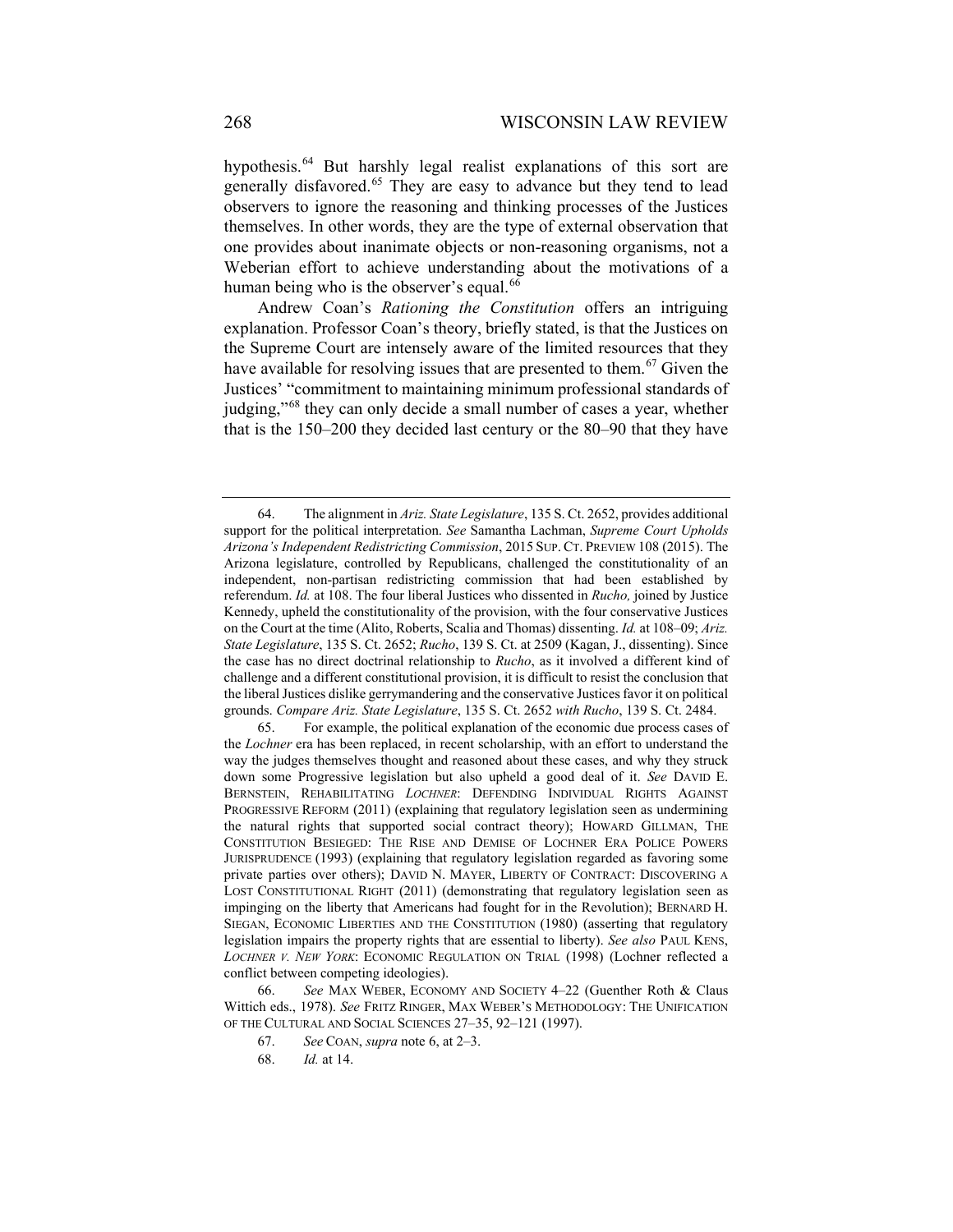decided in recent years.<sup>[69](#page-12-0)</sup> This reality, which would appear to be about nothing more than judicial housekeeping, in fact exercises a significant impact on the content of the Court's decisions. It means that the Supreme Court will be reluctant to reach decisions that generate a high volume of cases in the federal judiciary, particularly when those cases involve high-stakes issues that the Court itself will feel obligated to resolve.<sup>[70](#page-12-1)</sup>

There are two approaches, according to Professor Coan, that the Court can use to avoid being overwhelmed by cases that it will feel obligated to resolve in a conscientious and therefore time-consuming manner. The first is "defer to the political process,"<sup>[71](#page-12-2)</sup> to hold that the issue is not one that is appropriate for judicial resolution. During the Lochner Era, as Professor Coan points out, the Supreme Court undertook an effort to police regulatory legislation by both the federal government and the states to determine whether the burdens it imposed on private property were consistent with the constitutional standard of due process.<sup>[72](#page-12-3)</sup> The result was an inundation of cases that the Court felt compelled to resolve. Once the Court decided, in *West Coast Hotel v. Parrish*, [73](#page-12-4) *Carolene Products* and a few other cases, that the level of regulatory intrusion on private property was a matter to be determined by the political process, all these cases disappeared, and the Court could move on to other matters.<sup>[74](#page-12-5)</sup>

The second judicial capacity approach that Professor Coan describes is "to embrace hard-edged categorical rules."[75](#page-12-6) Such rules reduce the volume of cases reaching the federal courts because parties know the value of their claim, and thus are more likely to avoid the cost of litigation by deciding not to initiate a case or to settle it before trial.<sup>[76](#page-12-7)</sup> Those cases that are tried tend to be decided in a uniform manner by lower courts following the rule's clear instruction, thereby eliminating any need for the Supreme

<span id="page-12-2"></span>71. COAN, *supra* note [6,](#page-1-5) at 31. This phrase, and the one that follows, appears throughout the book. The page citation is to Professor Coan's summary statement of his theory.

<span id="page-12-5"></span><span id="page-12-4"></span><span id="page-12-3"></span>74. *See* Erwin Chemerinsky, *Under the Bridges of Paris: Economic Liberties Should Not Be Just for the Ruch*, 6 CHAP. L. REV. 31, 31 (2003).

75. COAN, *supra* not[e 6,](#page-1-5) at 31.

<span id="page-12-7"></span><span id="page-12-6"></span>76. This follows the model of litigation advanced in George L. Priest & Benjamin Klein, *The Selection of Disputes for Litigation*, 13 J. LEGAL STUD. 1 (1984).

<span id="page-12-0"></span><sup>69.</sup> *See* Margaret Meriwether Cordray & Richard Cordray, *The Supreme Court's Plenary Docket*, 58 WASH. & LEE L.REV. 737, 738–40 (2001); Peter Strauss, *One Hundred Fifty Cases per Year: Some Implications of the Supreme Court's Limited Resources for Judicial Review of Agency Action*, 87 COLUM. L. REV. 1093, 1100 (1987).

<span id="page-12-1"></span><sup>70.</sup> Institutional capacity is an issue that arises in a variety of governmental contexts. *See, e.g.*, Alexander Bolton et al., *Organizational Capacity, Regulatory Review, and the Limits of Political Control*, 32 J.L. ECON. & ORG. 242, 242–43 (2015) (arguing that the level of scrutiny that the Office of Information and Regulatory Affairs (OIRA) exercises in its cost-benefit analysis of regulations depends more on its varying level of institutional resources than on its political orientation).

<sup>72.</sup> *Id.* at 27–28.

<sup>73.</sup> 300 U.S. 379 (1937).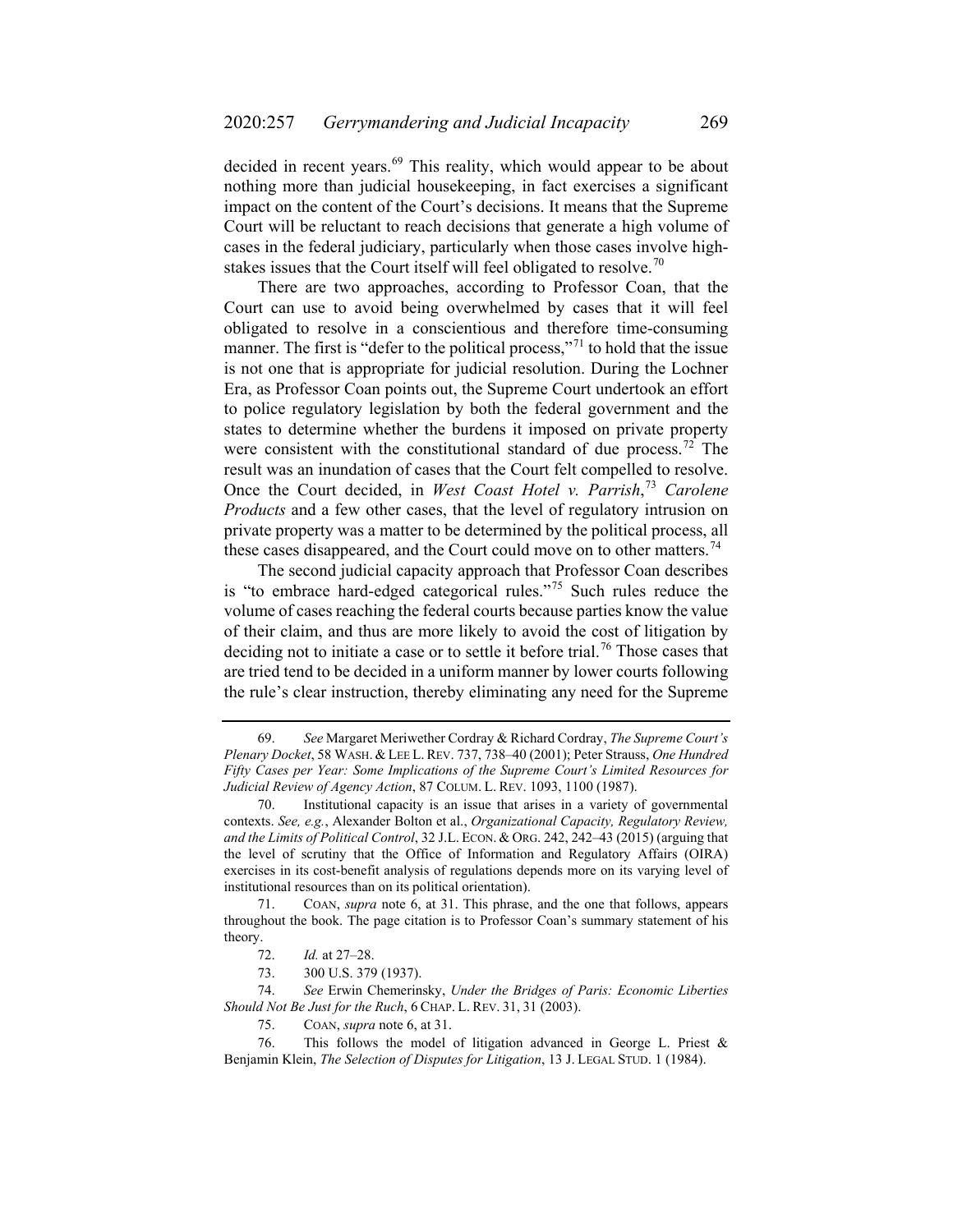Court to review the decisions.<sup>[77](#page-13-0)</sup> Modern challenges to economic regulation of private property, to use another of Professor Coan's examples, do not focus on whether the regulation is permissible—it is—but whether the government must compensate the owner for any resulting diminution in the value of the property.<sup>[78](#page-13-1)</sup> Here, the Supreme Court was unwilling to defer to the political process entirely, and the volume of litigation that might have resulted from this decision could well have been overwhelming. But the Court responded with two hard-edged categorical rules: compensation is required for physical invasions of the property or for total elimination of the property's value.<sup>[79](#page-13-2)</sup> Other situations are determined by a test that generally enables the government to prevail, and thus precludes a profusion of cases for the Supreme Court to resolve.<sup>[80](#page-13-3)</sup>

Professor Coan's theory has considerable predictive power, not only in explaining the kinds of coordinated strategies that the Supreme Court will employ, but also the progressive realizations that that it seems to reach. In *Goldberg v. Kelly*, [81](#page-13-4) the Court initiated modern procedural due process doctrine with a doctrinally and normatively appealing decision that abolished the right-privilege distinction and provided due process protection to rights with positive as well as common law origins. This recognized the legal realities of the modern administrative state, where statutes often structure private relations, and it extended to the poor person's welfare benefits the same protections that applied to the rich person's real estate.<sup>[82](#page-13-5)</sup> The Court quickly realized, however, that it had opened the federal courts to the entire range of interactions between the government and individuals. Two years later, it partially closed the floodgates with a doctrinally questionable but judicial-capacity-based decision that only interests that could be characterized as liberty or

<sup>77.</sup> COAN, *supra* not[e 6,](#page-1-5) at 23–24.

<sup>78.</sup> *Id.* at 137–62.

<sup>79.</sup> *Id.* at 138.

<span id="page-13-3"></span><span id="page-13-2"></span><span id="page-13-1"></span><span id="page-13-0"></span><sup>80.</sup> *Id.* at 137–64. The cases that Professor Coan is referring to are *Loretto v. Teleprompter Manhattan CATV Corp.*, 458 U.S. 419 (1982) (physical invasion); *Lucas v. S. C. Coastal Council*, 505 U.S. 1003 (1992) (total elimination of value); *Penn Central Transp. Co. v. New York City*, 438 U.S. 104 (1978) (test for other takings that strongly favor the government). My own view is that both the physical invasion and the total value tests are incoherent because they are efforts to use takings doctrine to restrict generalized regulations, rather than particularized appropriations of property, and thus a partial revival of economic due process thinking. *See* Edward L. Rubin, *The Mistaken Idea of General Regulatory Takings*, 2019 MICH. ST. L. REV. 225. From that perspective, Professor Coan's theory that these cases were primarily motivated by concerns about case volume management seems particularly convincing.

<sup>81.</sup> 397 U.S. 254 (1970).

<span id="page-13-5"></span><span id="page-13-4"></span><sup>82.</sup> The seminal expression of this view was Charles A. Reich, *The New Property*, 73 YALE L.J. 733, 733–76 (1964); *see also* Paul R. Verkuil, *Revisiting the New Property after Twenty-Five Years*, 31 WM. & MARY L. REV. 365 (1989).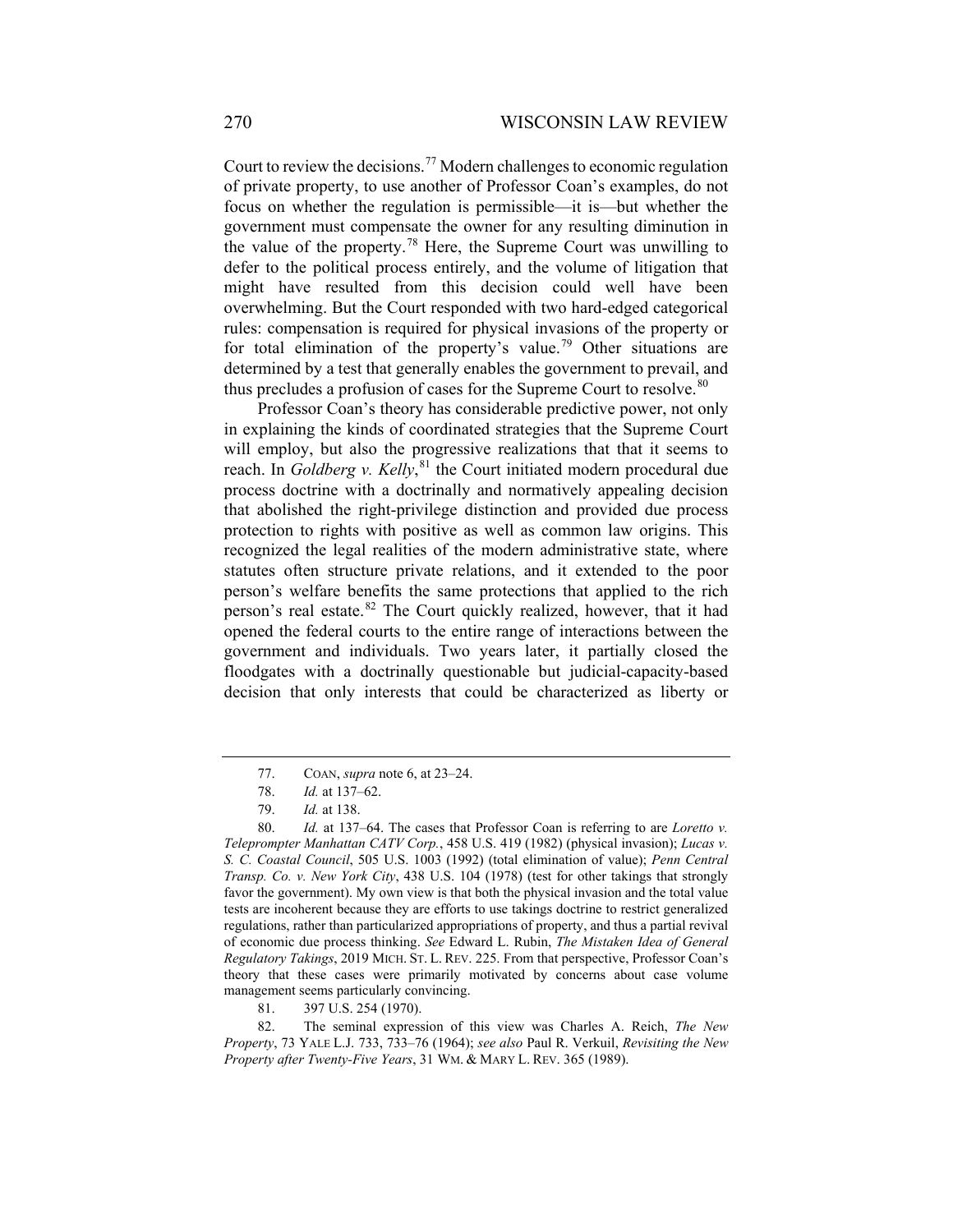property would qualify for due process protection.<sup>[83](#page-14-0)</sup> This still allowed a great deal of litigation, however, and so, a few years after that, in *Mathews v. Eldridge*, [84](#page-14-1) the Court replaced the somewhat vague, balancing rule to determine the scope of these newly-recognized due process rights with a hard-edged computational formula that allowed lower courts to achieve greater uniformity.<sup>[85](#page-14-2)</sup>

The concern for judicial capacity that Professor Coan identifies provides a much better explanation for the result in *Rucho* than any of the arguments in the majority opinion. To declare that excessive partisan gerrymandering is subject to judicial scrutiny on constitutional grounds would undoubtedly generate an extensive amount of litigation, with many state plans being challenged each time they were promulgated. Deferring to the political process clearly obviates this problem. The problem could also be obviated if the Court articulated a "hard-edged, categorical rule," but the Court found itself unable to do so. That inability is repeatedly mentioned, and in fact extoled, in the opinion.<sup>[86](#page-14-3)</sup> As Professor Coan predicts, it induced the Court to avoid the threat to its judicial capacity by choosing to defer to the political process.<sup>[87](#page-14-4)</sup>

Concern about judicial capacity seems to be a continuous subterranean stream that runs through the entire opinion and bubbles up to the surface whenever the majority's layer of argumentation becomes particularly thin. Chief Justice Roberts quotes a previous decision in saying that "[a]n expansive standard requiring 'the correction of all election district lines drawn for partisan reasons would commit federal and state courts to unprecedented intervention in the American political

<span id="page-14-0"></span><sup>83.</sup> *Bd. of Regents v. Roth*, 408 U.S. 564 (1972). The decision is doctrinally questionable because it took language that had previously been treated as a term of art for any adjudication that imposed disadvantages on an individual and infused it with legal significance. *Cf. id.* The Court was then required to decide the meaning of the terms "liberty and property," thereby reopening the sluices that it had wanted to close. *See, e.g.*, *Wisconsin v. Constantineau*, 400 U.S. 433 (1971) (liberty includes damage to reputation); *Memphis Light, Gas & Water Div. v. Craft*, 436 U.S. 1 (1978) (property interest in continued utility service); *Goss v. Lopez*, 419 U.S. 565 (1975) (ten-day suspension from public school is a deprivation of liberty due to potential stigma and a deprivation of property because school attendance is a valued benefit).

<sup>84.</sup> 424 U.S. 319 (1976).

<span id="page-14-2"></span><span id="page-14-1"></span><sup>85.</sup> This line of cases is not one of Professor's Coan's examples in his book. *See*  COAN, *supra* note [6.](#page-1-5) 

<span id="page-14-4"></span><span id="page-14-3"></span><sup>86.</sup> *See Rucho*, 139 S. Ct. at 2500 ("it is not even clear what fairness looks like"); *id.* ("There are no legal standards discernable in the Constitution for making such judgments, let alone limited and precise standards . . . .); *id.* at 2504 (explaining that plaintiffs are asking for holdings based "on unstable ground outside judicial expertise"); *id.* at 2505 (stating that the District Court's decision "offers no 'clear' and 'manageable' way of distinguishing permissible from impermissible partisan motivation.").

<sup>87.</sup> *See* COAN, *supra* note [6.](#page-1-5)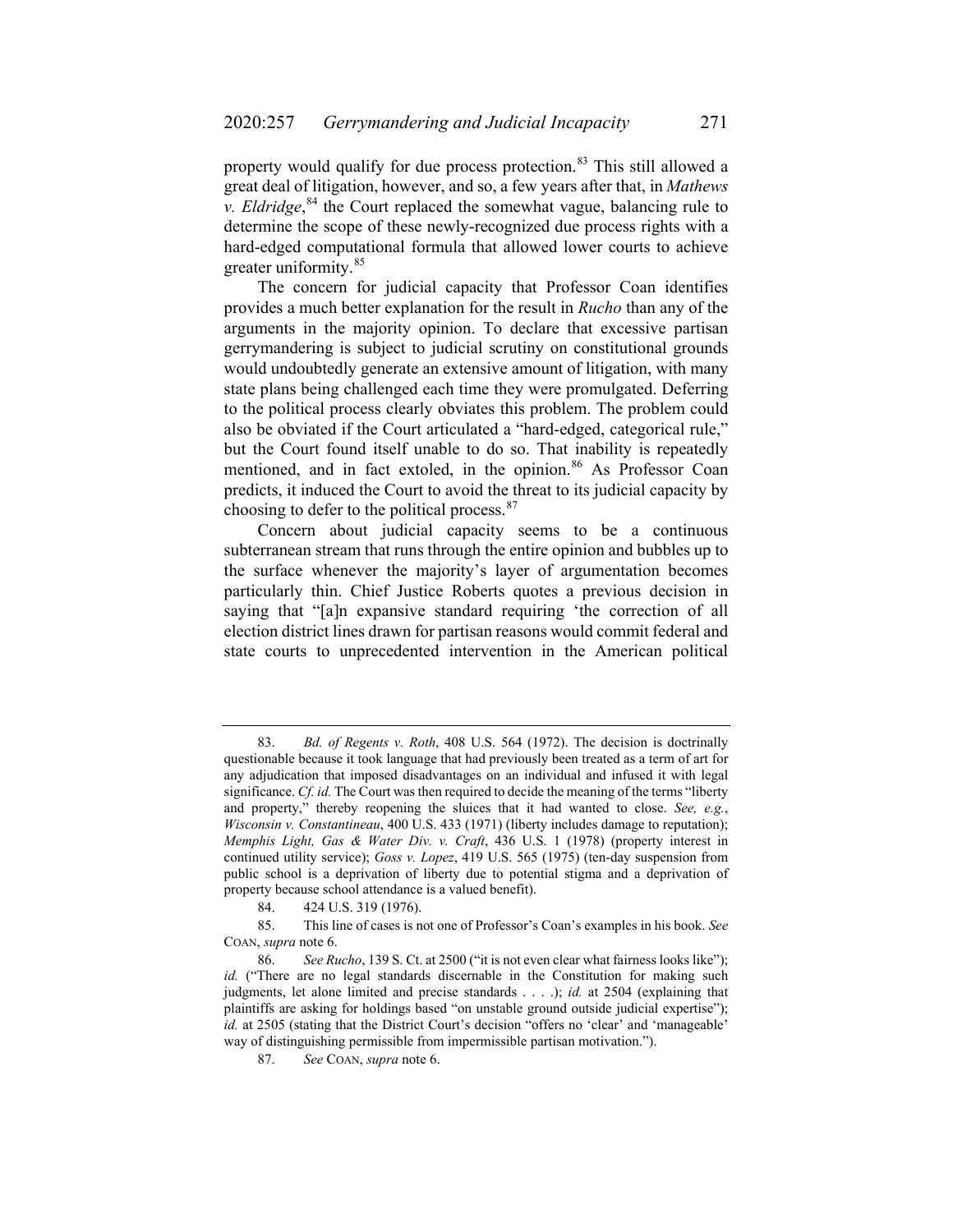process."<sup>[88](#page-15-0)</sup> A few pages later, he adds: "federal courts are not equipped to apportion political power as a matter of fairness  $\dots$ ." <sup>[89](#page-15-1)</sup> "[I]t is vital," he explains, "that the Court act only in accord with especially clear standards: 'With uncertain limits, intervening courts—even when proceeding with best intentions—would risk assuming political, not legal responsibility  $\dots$  ...<sup>7[90](#page-15-2)</sup> "If compliance with traditional districting criteria is the fairness touchstone, for example, how much deviation from those criteria is constitutionally acceptable . . . ."[91](#page-15-3) "A court would have to rank the relative importance of those traditional criteria and weigh how much deviation from each to allow."[92](#page-15-4) "What the appellees and dissent seek is an unprecedented expansion of judicial power."<sup>[93](#page-15-5)</sup> "That intervention would be unlimited in scope and duration—it would recur over and over again around the country with each new round of districting, for state as well as federal representatives."<sup>[94](#page-15-6)</sup>

Beyond these specific statements is the oddity of the majority's general conclusion that an acknowledged abuse in an area where the Court had already handed down several major decisions is not justiciable by federal courts. It is one thing, for example, for the Court to hold that a stone slab with the text of the Ten Commandments on it,  $95$  or a concrete war memorial in the shape of a cross, <sup>[96](#page-15-8)</sup> does not violate the Establishment Clause, but it would be quite another to hold that challenges to these monuments are not justiciable. The conditions in prison were considered non-justiciable before the 1960s, but that position has been definitively reversed.[97](#page-15-9) Many categories of prisoner claims have since been denied by the Supreme Court, such as the claim that a prisoner has the right to a hearing before being transferred from one facility to another,<sup>[98](#page-15-10)</sup> but the reason is that this practice does not violate the Constitution, not that it is non-justiciable.

The majority in *Rucho* did not distinguish excessively partisan gerrymandering from unequal districting or racial gerrymandering on the

<span id="page-15-4"></span><span id="page-15-3"></span><span id="page-15-2"></span><span id="page-15-1"></span><span id="page-15-0"></span><sup>88.</sup> *Rucho*, 139 S. Ct. at 2498 (quoting *Vieth v. Jubelirer*, 541 U.S. 267, 306 (2004) (Kennedy, J., concurring)).

<sup>89.</sup> *Id.* at 2499.

<sup>90.</sup> *Id.* at 2498.

<sup>91.</sup> *Id.* at 2501.

<sup>92.</sup> *Id.*

<sup>93.</sup> *Id.* at 2507.

<sup>94.</sup> *Id.*

<sup>95.</sup> *Van Orden v. Perry*, 545 U.S. 677, 681 (2005).

<sup>96.</sup> *Am. Legion v. Am. Humanist Ass'n*, 139 S. Ct. 2067, 2074 (2019).

<span id="page-15-9"></span><span id="page-15-8"></span><span id="page-15-7"></span><span id="page-15-6"></span><span id="page-15-5"></span><sup>97.</sup> For an account of this process, see MALCOLM FEELEY & EDWARD L. RUBIN, JUDICIAL POLICY MAKING AND THE MODERN STATE: HOW THE COURTS REFORMED AMERICA'S PRISONS (1998).

<span id="page-15-10"></span><sup>98.</sup> *See, e.g.*, *Olim v. Wakinekona*, 461 U.S. 238, 251 (1983); *Meachum v. Fano*, 427 U.S. 215, 216 (1976).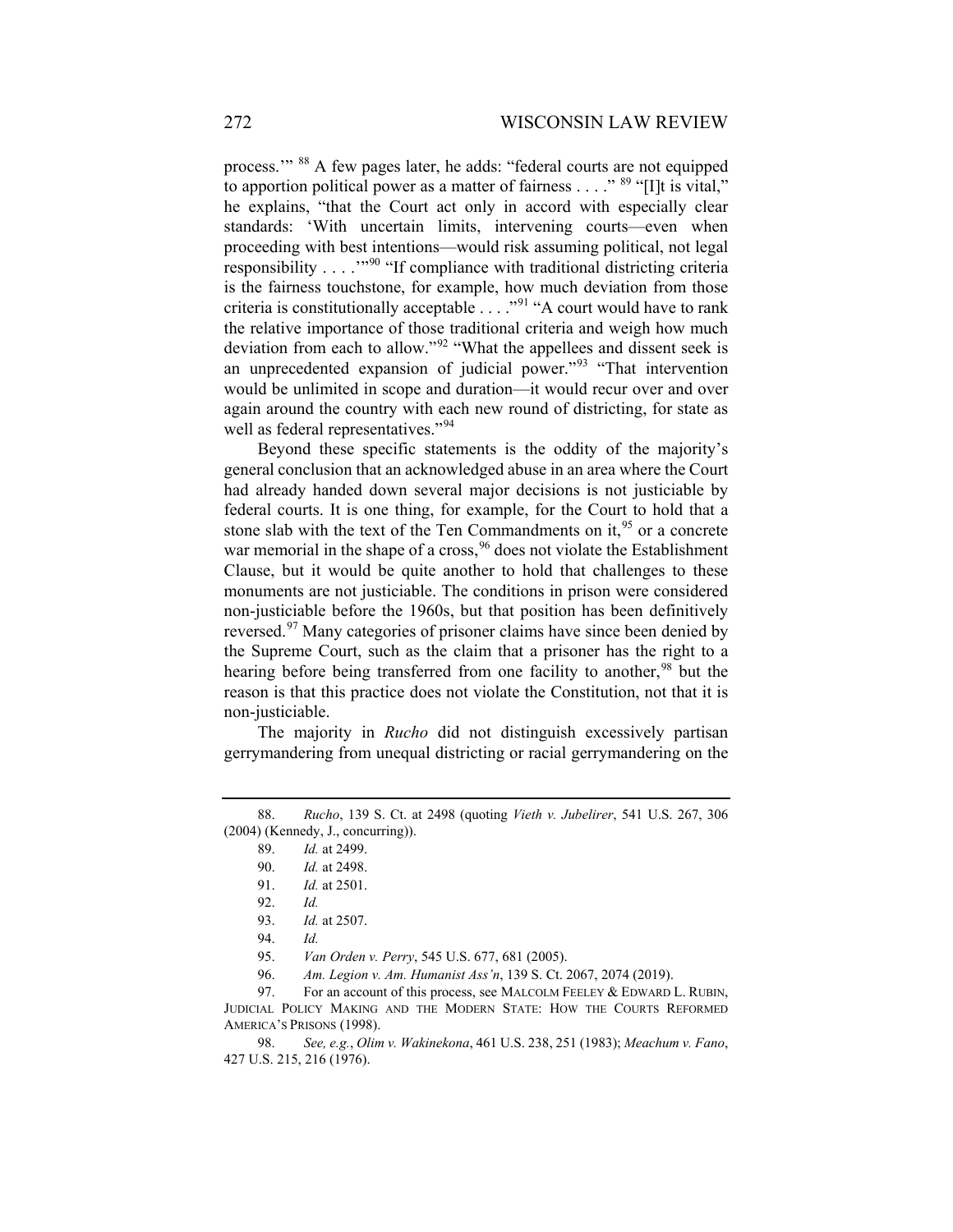ground that excessive partisan gerrymandering is not an abuse. Rather, its rationale was that clearer, more categorical rules could be framed in these other cases, the first because they involve simpler mathematics, the second because they involve a definitive and historically recognized group of people.<sup>[99](#page-16-0)</sup> But neither of these explanations address the nature of the abuse or its relation to the Constitution. They relate only to the difficulty in formulating a hard-edged categorical rule, and thus to the danger that a ruling in favor of the plaintiffs will unleash a tsunami of litigation. That is the reason why the Court held that excessive partisan gerrymandering is not justiciable. In other words, the decision in *Rucho* is best explained, and perhaps only explained, by Professor Coan's theory of judicial capacity.

To explain this decision, of course, is not to exonerate it. The Court should not have deferred to the political process on the basis its concerns about judicial capacity. As Footnote Four asserts, and as Justice Kagan vehemently argues in her dissent, it is the judiciary's job to cure defects in the electoral process.<sup>[100](#page-16-1)</sup> The counter-majoritarian argument that counsels against judicial intervention in so many other situations argues in favor of it in this one.<sup>[101](#page-16-2)</sup> It is precisely when that process is distorted or corrupted that an external actor needs to intervene. To defer in that situation is to send the mangled patient back to the same incompetent surgeon.

Nor should the Court have responded to its previous difficulty in framing clear standards for addressing partisan gerrymandering by giving  $up.<sup>102</sup>$  $up.<sup>102</sup>$  $up.<sup>102</sup>$  It is also the judiciary's job to develop standards in areas where they do not presently exist. If its first effort produced the proverbial flood of litigation that strained the judicial capacity of the Supreme Court, then the Court should have revised the standard, as it did in the due process cases. In fact, the Court had no reason to fear this flood; a simple remedy was available, one which Chief Justice Roberts knew about because he

<sup>99.</sup> *See Rucho*, 139 S. Ct. at 2496, 2501.

<span id="page-16-1"></span><span id="page-16-0"></span><sup>100.</sup> *See supra* note 1 and accompanying text; *Rucho* 139 S. Ct. at 2509 (Kagan, J., dissenting).

<span id="page-16-2"></span><sup>101.</sup> For the classic statement of this argument, see ALEXANDER M. BICKEL, THE LEAST DANGEROUS BRANCH: THE SUPREME COURT AT THE BAR OF POLITICS 16–23 (1962). *See also* Choper, *supra* note [3;](#page-1-6) Ely, *supra* note [3.](#page-1-6) For an account of the way the concern has evolved over time, see Barry Friedman, *The Birth of an Academic Obsession: The History of the Countermajoritarian Difficulty*, *Part Five*, 112 YALE L.J. 153 (2003); Barry Friedman, *The History of the Countermajoritarian Difficulty, Part II: Reconstruction's Political Court*, 91 GEO. L.J. 1 (2002); *see also* Barry Friedman, *The History of the Countermajoritarian Difficulty, Part Three: The Lesson of* Lochner, 76 N.Y.U. L. REV. 1383 (2001); Barry Friedman, *The History of the Countermajoritarian Difficulty, Part Four: Law's Politics*, 148 U. PA. L. REV. 971 (2000); Barry Friedman, *The History of the Countermajoritarian Difficulty, Part One*, 73 N.Y.U. L. REV. 333 (1998).

<span id="page-16-3"></span><sup>102.</sup> *Cf.* Samuel Isaacharoff*, Throwing in the Towel: The Constitutional Morass of Campaign Finance Reform*, 3 ELECTION L.J. 259 (2004) (stating similar concerns regarding a related area of election law).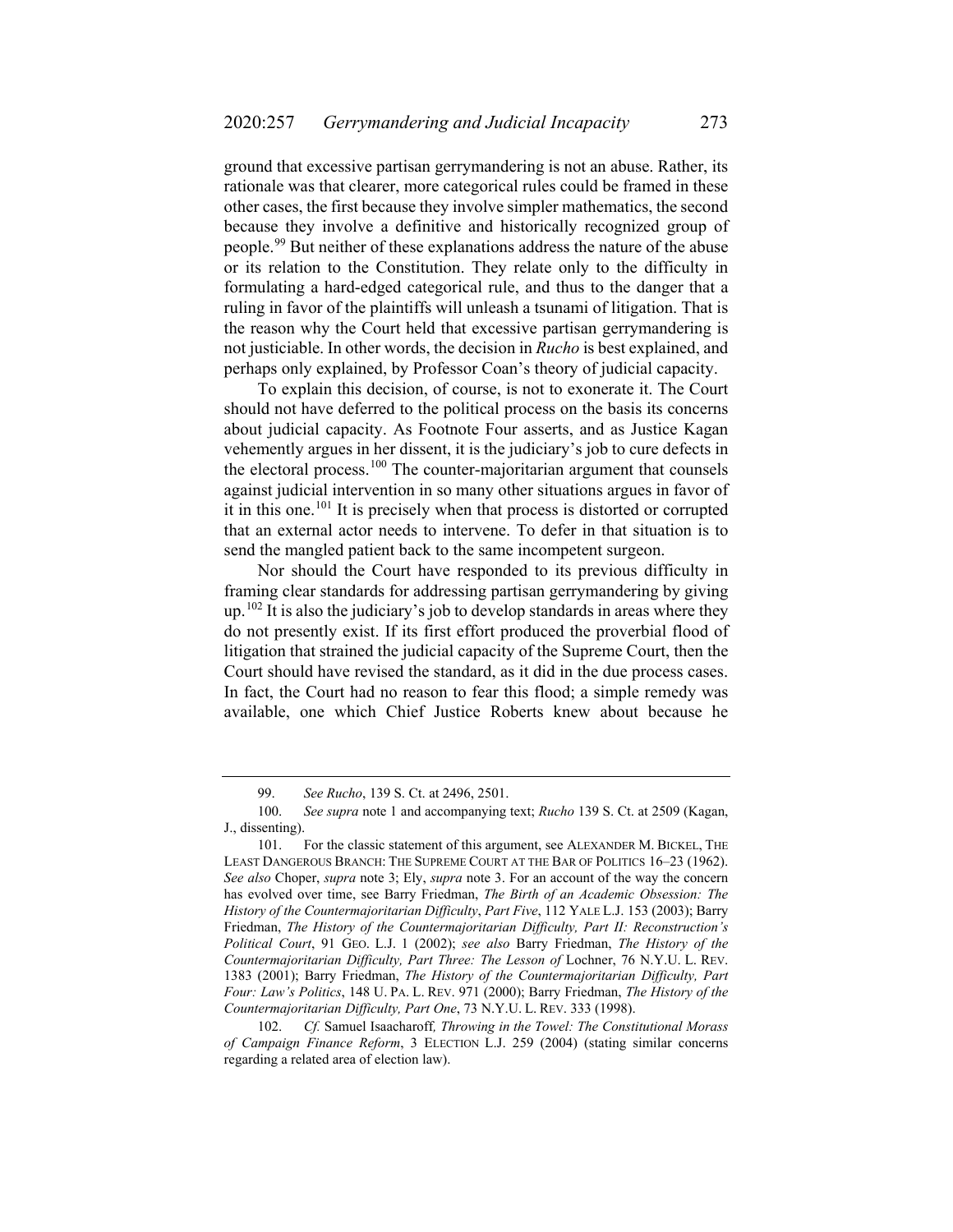mentioned it in his opinion.<sup>[103](#page-17-0)</sup> This was to provide that any plan developed by a non-partisan districting commission would satisfy constitutional requirements.[104](#page-17-1) It would have provided the states with a safe harbor from any uncertainties in the rule the Court developed, while simultaneously providing the Court with a safe harbor from the flood of litigation.<sup>[105](#page-17-2)</sup> In fact, the Court did not necessarily need to restrict itself to a hard-edged rule at all. It could indulge itself in a nice, mushy standard that "permits consideration of all or most facts that are relevant to its underlying purpose"<sup>[106](#page-17-3)</sup> as long as it provided this hard-edged alternative.

Professor Coan compares the capacity of the Supreme Court to a family budget.<sup>[107](#page-17-4)</sup> It is true, he says, that the budget is limited, but that does not mean that the family has no choice.<sup>[108](#page-17-5)</sup> Rather, it means that those choices are constrained and affect each other—the decision to buy a new car may mean that new living room furniture can't be afforded.<sup>[109](#page-17-6)</sup> The relevant question is what is most important, which will provide the family with the greatest benefit. The abolition of excessive partisan gerrymandering is one item that the Supreme Court should have bought.

## III. GOING BEYOND OUR CURRENT LIMITS

Unlike the reasons that are explicitly stated in Chief Justice Roberts' opinion, the subterranean theme of judicial capacity makes sense. While it does not excuse the Court's failure to do its job, it does point to larger failures of our system of government, and thus to larger implications of Professor Coan's book. This final section will briefly canvass the two failures that follow most directly from the subject matter of the decision, its disjointed reasoning and its disappointing conclusion. The first is that the federal courts should have an expanded institutional structure that allows them to obtain and process empirical information relevant to the cases they decide. The second is that the federal government should have a constitutional-level election commission, with wide ranging expertise in electoral politics and wide-ranging authority to remedy behaviors that impair the fairness of the electoral process.

<span id="page-17-0"></span>A notable feature of Chief Justice Roberts' opinion is its declaration of ignorance. His basis for distinguishing the one-person, one-vote standard that the Court used to strike down, on the basis of equality, the districting plans of nearly every state in the nation and his refusal to strike

<sup>103.</sup> *See supra* not[e 57](#page-9-6) and accompanying text.

<sup>104.</sup> *See supra* notes [59](#page-9-7)[–60.](#page-10-4)

<span id="page-17-4"></span><span id="page-17-3"></span><span id="page-17-2"></span><span id="page-17-1"></span><sup>105.</sup> *See* Issacharoff, *supra* note 58, at 644.

<sup>106.</sup> COAN, *supra* not[e 6,](#page-1-5) at 24.

<sup>107.</sup> *Id.* at 20–23.

<span id="page-17-6"></span><span id="page-17-5"></span><sup>108.</sup> *Id.* at 20–21.

<sup>109.</sup> *Id.*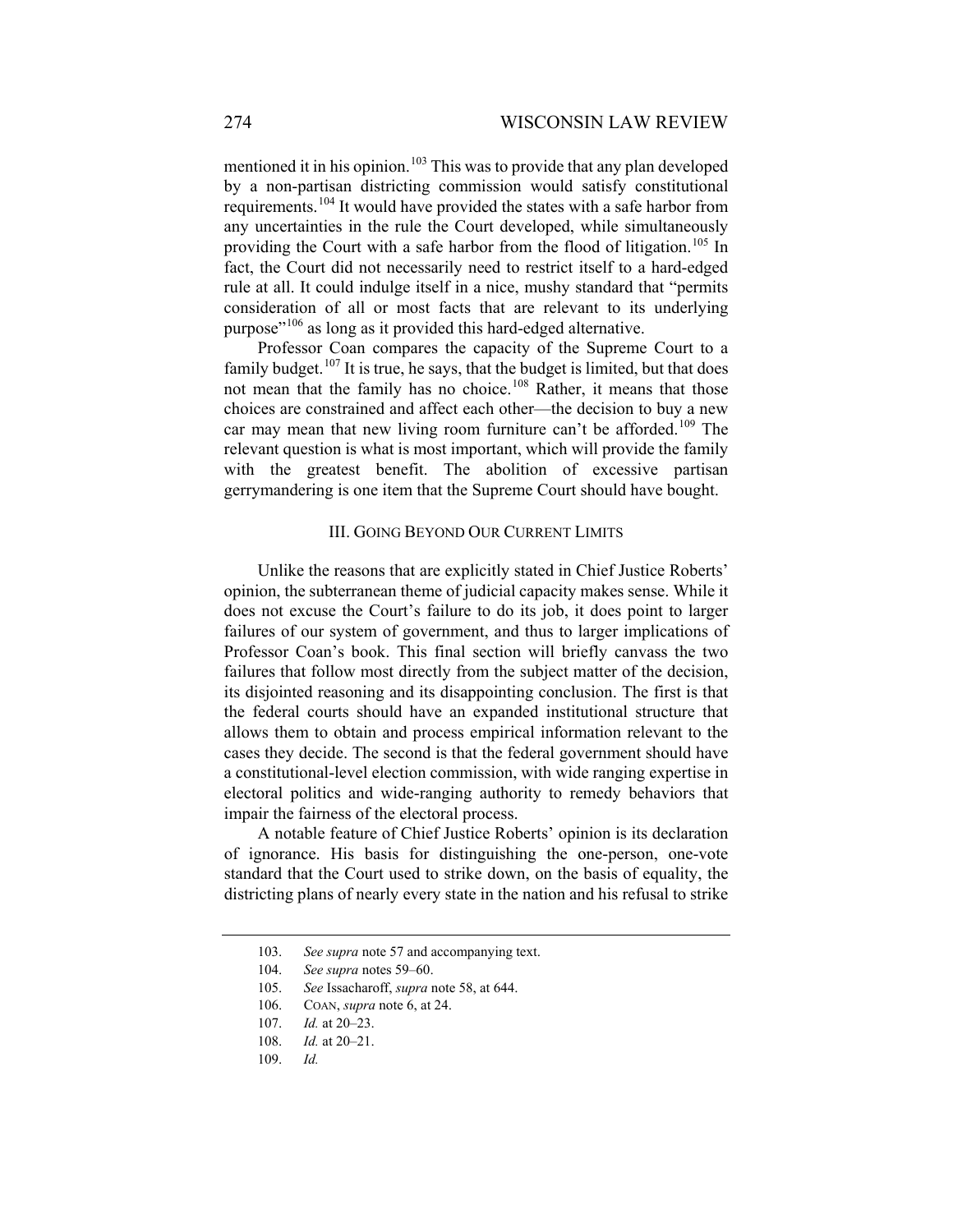<span id="page-18-4"></span>down any plan that undermines the same principle of equality, no matter how extreme, is that the only math he knows is arithmetic.<sup>[110](#page-18-0)</sup> But, as stated above the math required to assess the issue of partisan gerrymandering is basic statistics, not string theory. It appears widely in academic discussions of the subject, $111$  and is familiar to most people with a degree in social science. A judiciary that is making momentous decisions that affect the entire structure of our government should have full access to this ubiquitous and essential methodology.

The majority's declaration of ignorance, however, goes well beyond math. Chief Justice Roberts wrote: "The District Courts relied on testimony about the difficulty drumming up volunteers and enthusiasm. How much of a decline in voter engagement is enough to constitute a First Amendment burden? How many door knocks must go unanswered? How many petitions unsigned? How many calls for volunteers unheeded?"<sup>[112](#page-18-2)</sup> Those are good questions, but the sense of bewilderment with which they are being asked is appropriate for the eighteenth century, not today. A marketing executive for any large firm who responded to such questions with a similar sense of bewilderment would be fired on the spot. More than a century of academic social science has provided us with the tools to obtain detailed empirical information about the entire range of voter beliefs and behaviors. Of course, the Chief Justice's barrage of questions (the dissent counted nine question marks in two paragraphs of the opinion)<sup>[113](#page-18-3)</sup> includes a legal judgment that can only, and should only, be made by a legally-authorized judge. But it should be made on the basis of empirical information, not made or avoided on the basis of ignorance about that information.

Access to empirical information can also suggest new criteria or remedies. For example, empirical information about media markets might indicate that voters in highly gerrymandered districts suffer additional disadvantages. Placed in a district that cuts a thin slice through their city or rural area and then slithers away into some distant region, they will not be able to learn about the candidates they are voting for from their local radio or television stations or from local newspapers and magazines. In

<sup>110.</sup> *See Rucho*, 139 S. Ct. at 2501.

<span id="page-18-1"></span><span id="page-18-0"></span><sup>111.</sup> *See, e.g.*, MCGANN ET AL, *supra* note [63,](#page-10-5) at 56–145; Stephen Ansolabehere & Maxwell Palmer*, A Two Hundred-Year Statistical History of the Gerrymander*, 77 OHIO ST. L.J. 741 (2016); Robert X. Browning & Gary King, *Seats, Votes, and Gerrymandering: Estimating Representation Bias in State Legislative Redistricting*, 9 L.&POL'Y 305 (1987); Bernard Grofman, *Criteria for Districting: A Social Science Perspective*, 33 UCLA L.REV. 77 (1985); Samuel S.-H. Wang, *Three Tests for Practical Evaluation of Partisan Gerrymandering*, 68 STAN. L. REV. 1263 (2016); Samuel S.-H. Wang, *Three Practical Tests for Gerrymandering: Application to Maryland and Wisconsin*, 15 ELECTION L.J. 367 (2016).

<span id="page-18-3"></span><span id="page-18-2"></span><sup>112.</sup> *Rucho*, 139 S. Ct. at 2504.

<sup>113.</sup> *Id.* at 2519 (Kagan, J., dissenting).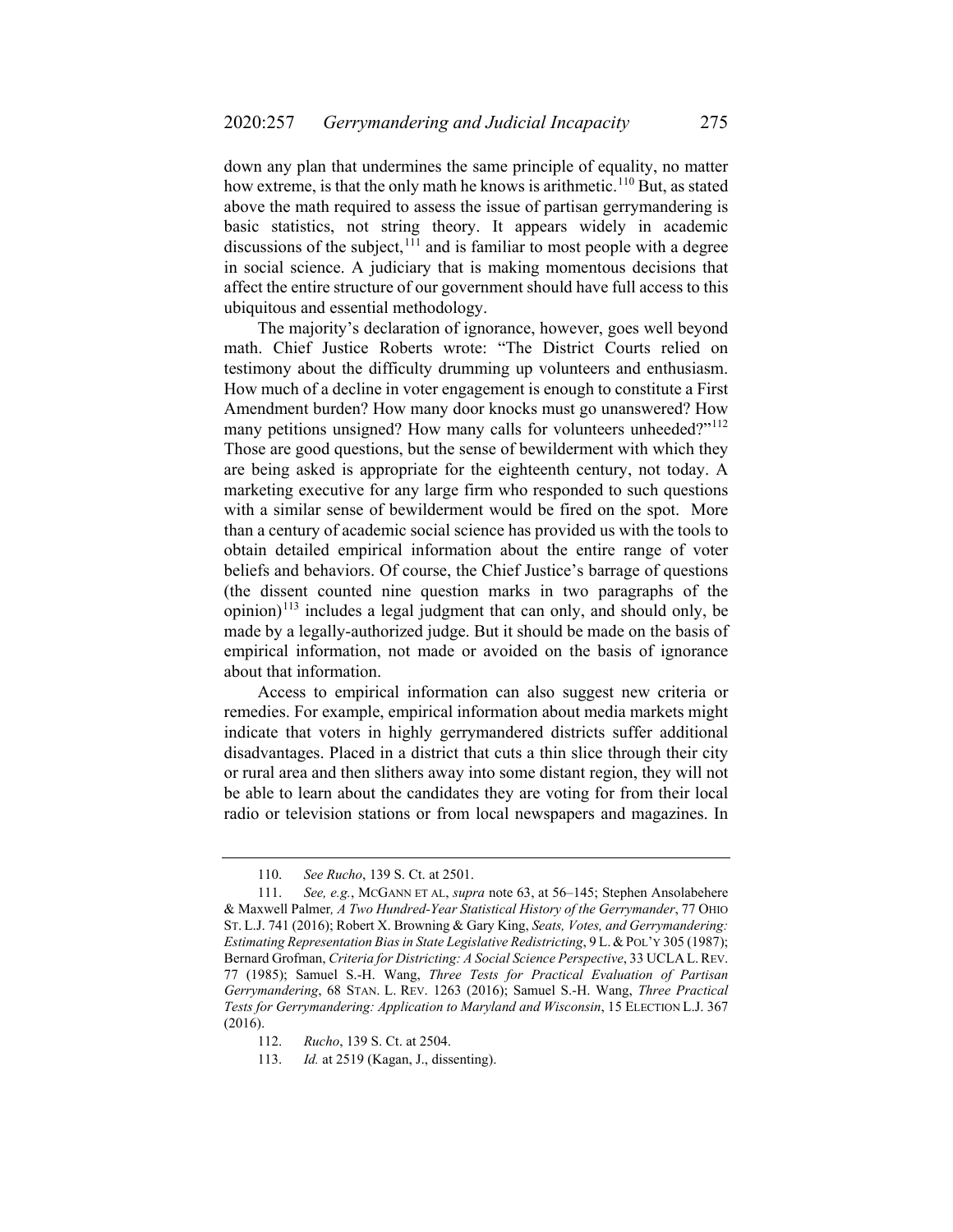effect, they will be partially disenfranchised. But the courts can only obtain information of this sort if they have staff resources and research capacities that are currently unavailable to them.

The problem could be ameliorated, although not fully solved, immediately and at minimal cost. All that would be required would be to give federal judges the same access to the Congressional Research Service (CRS) that members of Congress currently possess.[114](#page-19-0) CRS will produce a report on any reasonable subject on request, one that summarizes existing scholarship and data and, in some cases, provides a metaanalysis.[115](#page-19-1) Its work is widely accepted as non-partisan; as an Article I agency, it would not survive very long if it failed to maintain that stance.<sup>[116](#page-19-2)</sup> The increased demands by the judiciary would be unlikely to do more than double the current CRS budget of \$100 million; in other words, it would represent a trivial addition to the federal budget.

But this would only be a partial and temporary fix. All important federal agencies, which have developed in the modern era, are staffed by full-time, permanent employees with specialized training and long-term experience.<sup>[117](#page-19-3)</sup> Because courts are an institution that we have inherited from our pre-modern past, we provide the judges with little more than a few recent law school graduates, following the medieval practice.<sup>[118](#page-19-4)</sup> But this is the twenty-first century; what the federal judiciary truly needs is a professional staff with subject area expertise and sophisticated research skills, one that can gather the data and carry out the analyses that the Court needs to reach informed and reliable decisions.

In other words, we need to expand the institutional capacities of the Supreme Court, and the other federal courts as well, so that the limitations that Professor Coan observes can be at least partially ameliorated. They will not be eliminated, to be sure; Professor Coan has discerned an inherent feature of our judicial system that remains true as long as that system is structured along its present lines. But increasing staff resources, specifically at the Supreme Court level, will have at least two beneficial effects on judicial capacity. First, it will enable the Justices to be less

<span id="page-19-0"></span><sup>114.</sup> Established by the Legislative Reorganization Act of 1946, ch. 753, title II, § 203, 60 Stat. 812, 836 (August 2, 1946).

<span id="page-19-1"></span><sup>115.</sup> *See generally* Ida A. Brudnick, *The Congressional Research Service and the American Legislative Process*, http://digitalcommons.ilr.cornell.edu/ key\_workplace/511/ [https://perma.cc/Z6KF-968Q].

<span id="page-19-2"></span><sup>116.</sup> *See* BRUCE BIMBER, THE POLITICS OF EXPERTISE IN CONGRESS: THE RISE AND FALL OF THE OFFICE OF TECHNOLOGY ASSESSMENT 81-83 (1996) (describing CRS success in achieving a reputation for neutrality).

<span id="page-19-3"></span><sup>117.</sup> In other words, they conform to Weber's description of a bureaucracy. *See generally* WEBER, *supra* not[e 66,](#page-11-5) at 218, 220, 958.

<span id="page-19-4"></span><sup>118.</sup> *See* J.H. BAKER, AN INTRODUCTION TO ENGLISH LEGAL HISTORY 39 (1979); 1 FREDERICK POLLOCK & FREDERIC WILLIAM MAITLAND, THE HISTORY OF ENGLISH LAW BEFORE THE TIME OF EDWARD I, at 132–133; 141–42 (2d ed. 1998).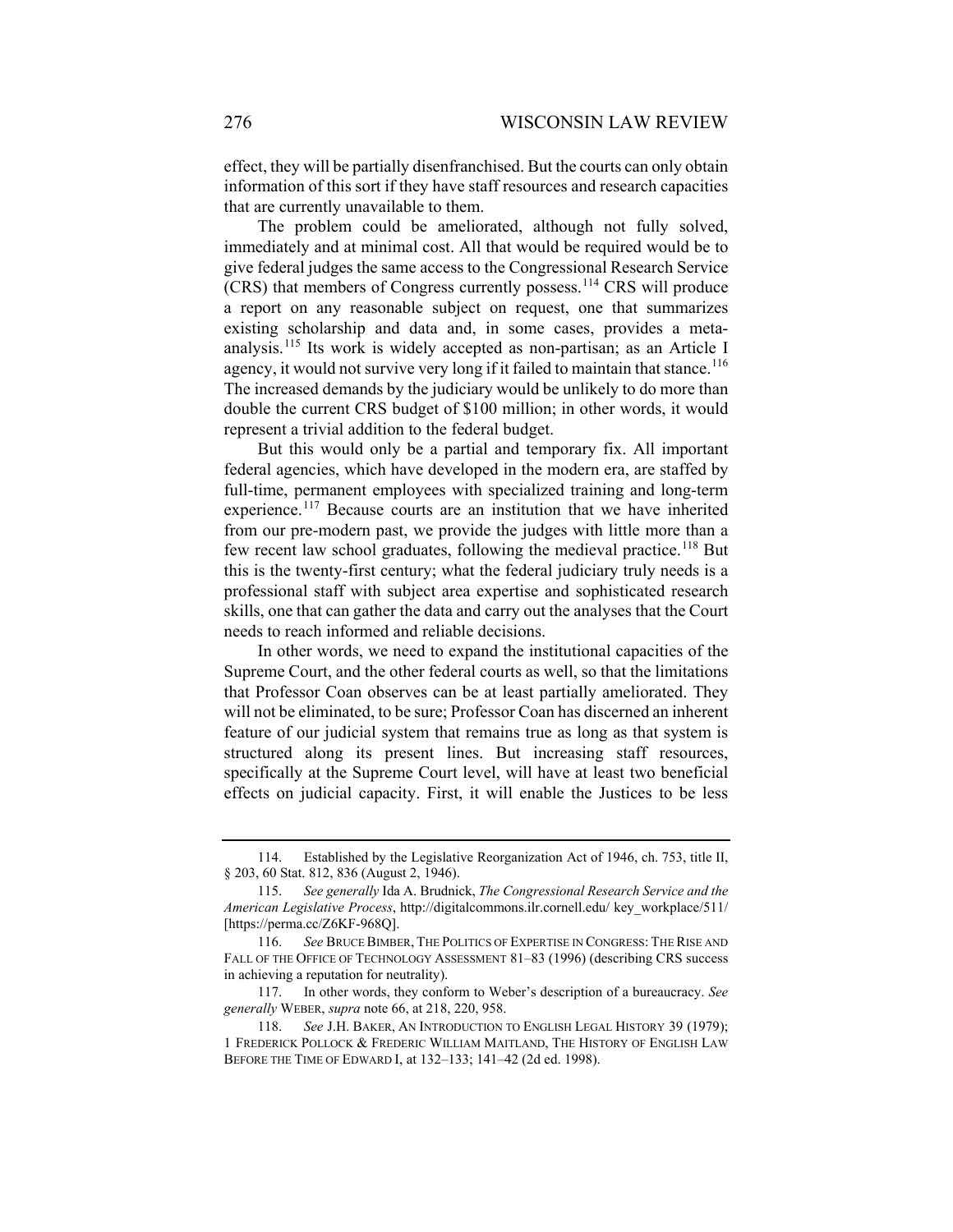intimidated by the complexity of the cases that are presented, to delegate some of the research that they must now do themselves or rely upon a few recent law school graduates. Second, it will enable them to frame more precise remedies that reduce uncertainties in the lower courts, and thus decrease the amount of litigation generated by their rulings. It is quite conceivable that a truly expert staff could conduct research or run simulations regarding the effect of alternative legal remedies on the litigation rate.

Perhaps there are some doctrinal barriers to be overcome, but these are hardly insurmountable. Despite our commitment to the adversary process,  $^{119}$  $^{119}$  $^{119}$  we accept, as we must, that judges will obtain information from outside sources in writing opinions and crafting remedies. In the *Rucho* opinion, for example, Chief Justice Roberts bases his disparaging treatment of the Apportionment Act of 1842 on a history book that he had happened to read.<sup>[120](#page-20-1)</sup> He opines, without evidence, that "urban electoral districts are often dominated by one political party."<sup>[121](#page-20-2)</sup> He asserts that "[e]ven the most sophisticated districting maps cannot reliably account for some of the reasons voters prefer one candidate over another"<sup>[122](#page-20-3)</sup> and attempts to buttress this unsupported assertion with equally unsupported comments that "[m]any voters split their ticket"<sup>[123](#page-20-4)</sup> and that others "vote for candidates from both major parties at different points during their lifetimes."[124](#page-20-5) And to support the Court's refusal to remedy an admitted abuse, he reassures us that "accurately predicting electoral outcomes is not so simple" and attempts to prove the point by citing the results of elections in two states that took place about thirty and forty years ago.<sup>[125](#page-20-6)</sup>

It is hardly a protection of the adversary process to make sure that information gathered from outside the courtroom is random, amateurish, or outright guesswork. There are better ways to protect this process, such as subjecting research carried out by court employees to adversarial scrutiny at the appellate level, or remanding the case to a trial court with instructions to review that research. In the final analysis, however, we need to reconceptualize the role of courts, to recognize that they are required, in our modern administrative state, to do much more than find facts about

<span id="page-20-0"></span><sup>119.</sup> *See* ROBERT KAGAN, ADVERSARIAL LEGALISM; THE AMERICAN WAY OF LAW, 283–86 (2nd ed. 2019).

<span id="page-20-4"></span><span id="page-20-3"></span><span id="page-20-2"></span><span id="page-20-1"></span><sup>120.</sup> *Rucho*, 139 S. Ct. at 2499 (citing ERIK J. ENGSTROM, PARTISAN GERRYMANDERING AND THE CONSTRUCTION OF AMERICAN DEMOCRACY 43–51 (2013)). For a criticism of this sort of casual invocation of sources that happened to attract a judge's attention, see Peggy C. Davis, *"There is a Book out . . ." An Analysis of Judicial Absorption of Legislative Facts*, 100 HARV. L. REV. 1539 (1987).

<sup>121.</sup> *Rucho*, 139 S. Ct. at 2500.

<sup>122.</sup> *Id.* at 2503.

<sup>123.</sup> *Id.*

<span id="page-20-5"></span><sup>124.</sup> *Id.*

<span id="page-20-6"></span><sup>125.</sup> *Id.*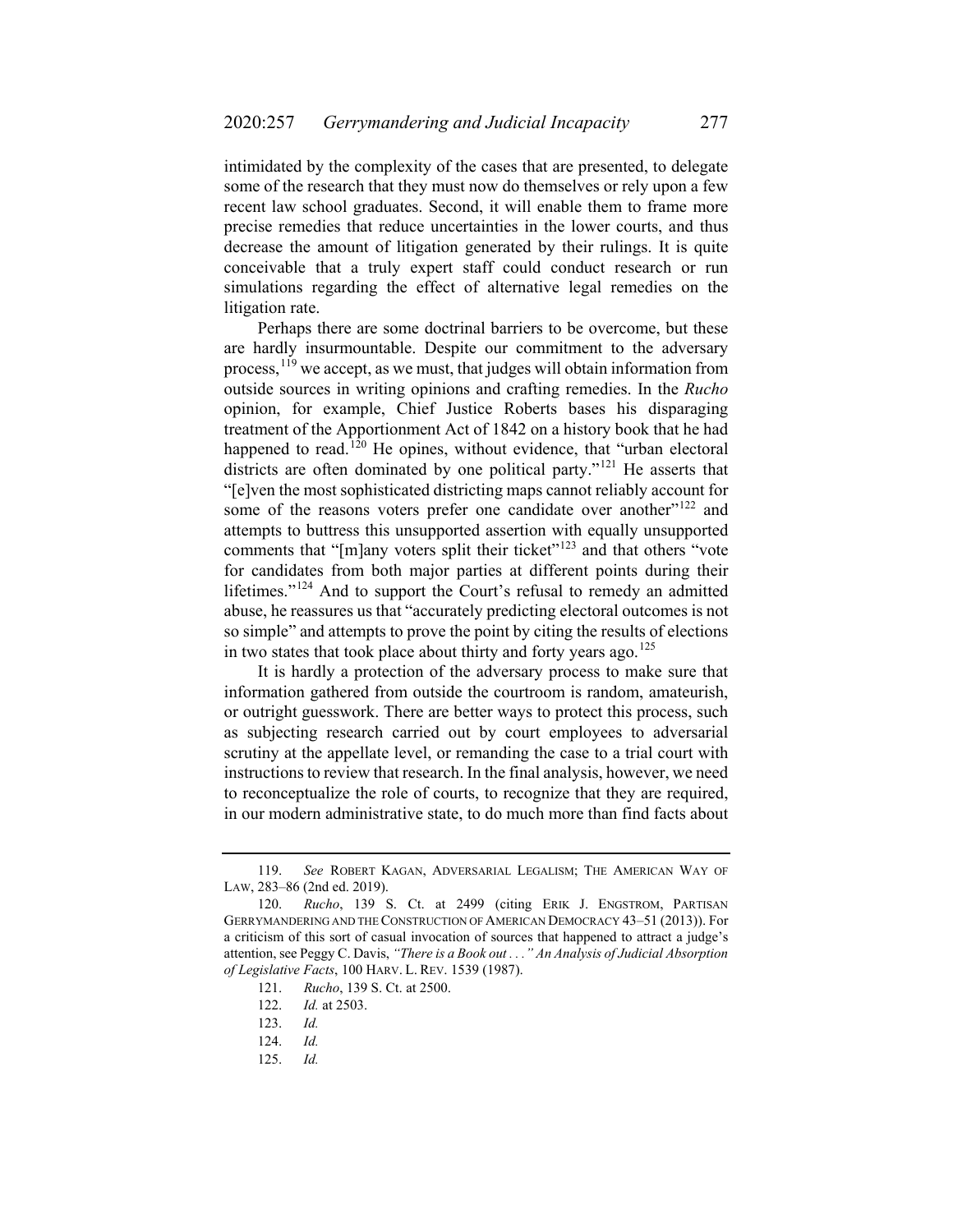specific incidents or interactions. They are applying legal reasoning to broad and complex areas of policy, and they can only do so in a creditable and effective manner if their capacity to research and analyze complex situations is dramatically expanded.

But even this is not enough. In addition to an amplified judiciary, we need a high-level election commission to police the electoral process at both the state and the federal level. A number of scholars have advanced proposals of this sort, in a variety of forms.<sup>[126](#page-21-0)</sup> The point here is simply that we need to think in these institutional terms, which invariably involve some sort of administrative apparatus. Courts, as noted above, are an institution that our nation inherited from a pre-modern, pre-democratic past. Obviously, we have adapted them to the very different system of governance that currently prevails, and they continue to serve important functions. But we should not assume that they fulfill all our needs; obviously they do not, which is one reason why we have created a large panoply of administrative agencies to address particular aspects of modern society. Many of these agencies can be viewed as having been established to replace and expand elements of legal doctrine that were previously enforced by the courts. The Interstate Commerce Commission displaced contract law regarding railroads,<sup>[127](#page-21-1)</sup> the Federal Trade Commission displaced business torts,<sup>[128](#page-21-2)</sup> the Environmental Protection Agency displaced nuisance torts,<sup>[129](#page-21-3)</sup> the National Highway Traffic and Safety Administration displaced contract law regarding automobile safety,  $130$  and so forth. In all these cases, the replacement was accompanied by new functions and strategies that are beyond the capacities of an institution structured as a court, no matter how much that institution's staffing is

<span id="page-21-0"></span><sup>126.</sup> *See, e.g.*, Bruce Ackerman, *The New Separation of Powers*, 113 HARV. L. REV. 633, 716–22 (2000) (recommending creations of a separate "democracy" branch of government with independent power to monitor elections); Christopher S. Elmendorf, *Representation Reinforcement Through Advisory Commissions: The Case of Election Law*, 80 N.Y.U. L. REV. 1366 (2005) (recommending creation of a standing advisory authorized to introduce legislation or referendum proposals to ensure electoral fairness); Issacharoff, *supra* not[e 59,](#page-9-7) at 643–45 (recommending that the Supreme Court require states to institute non-partisan redistricting commissions); John Murphy, *An Independent Electoral Commission*, *in* FREE AND FAIR ELECTIONS 25, 35–39 (Nico Steyler ed., 1994) (describing varieties of independent electoral commission with extensive powers); Richard H. Pildes, *Foreword: The Constitutionalization of Democratic Politics*, 118 HARV. L. REV. 28 (2004) (discussing varieties of electoral commissions and their relative success).

<sup>127.</sup> Interstate Commerce Act, 24 Stat. 379 (1887).

<span id="page-21-2"></span><span id="page-21-1"></span><sup>128.</sup> Federal Trade Commission Act, Pub. L. No. 63-203, ch. 311, § 1, 38 Stat. 717 (1914) (codified at 5 U.S.C. §§ 41–58).

<span id="page-21-3"></span><sup>129.</sup> Clean Air Act Amendments of 1970, Pub. L. No. 91-604, 84 Stat. 1676, 1709–10 (codified at 42 U.S.C. §§ 7401-7671q); Federal Water Pollution Control Act Amendments of 1972, Pub. L. No. 92-500, 86 Stat. 816, 859–70 (1972) (codified at 33 U.S.C. § 1251 et. seq.).

<span id="page-21-4"></span><sup>130.</sup> National Traffic and Motor Vehicle Safety Act of 1966, Pub. L. 89-563, 80 Stat. 718 (codified at 49 U.S.C. § 30101 et seq.).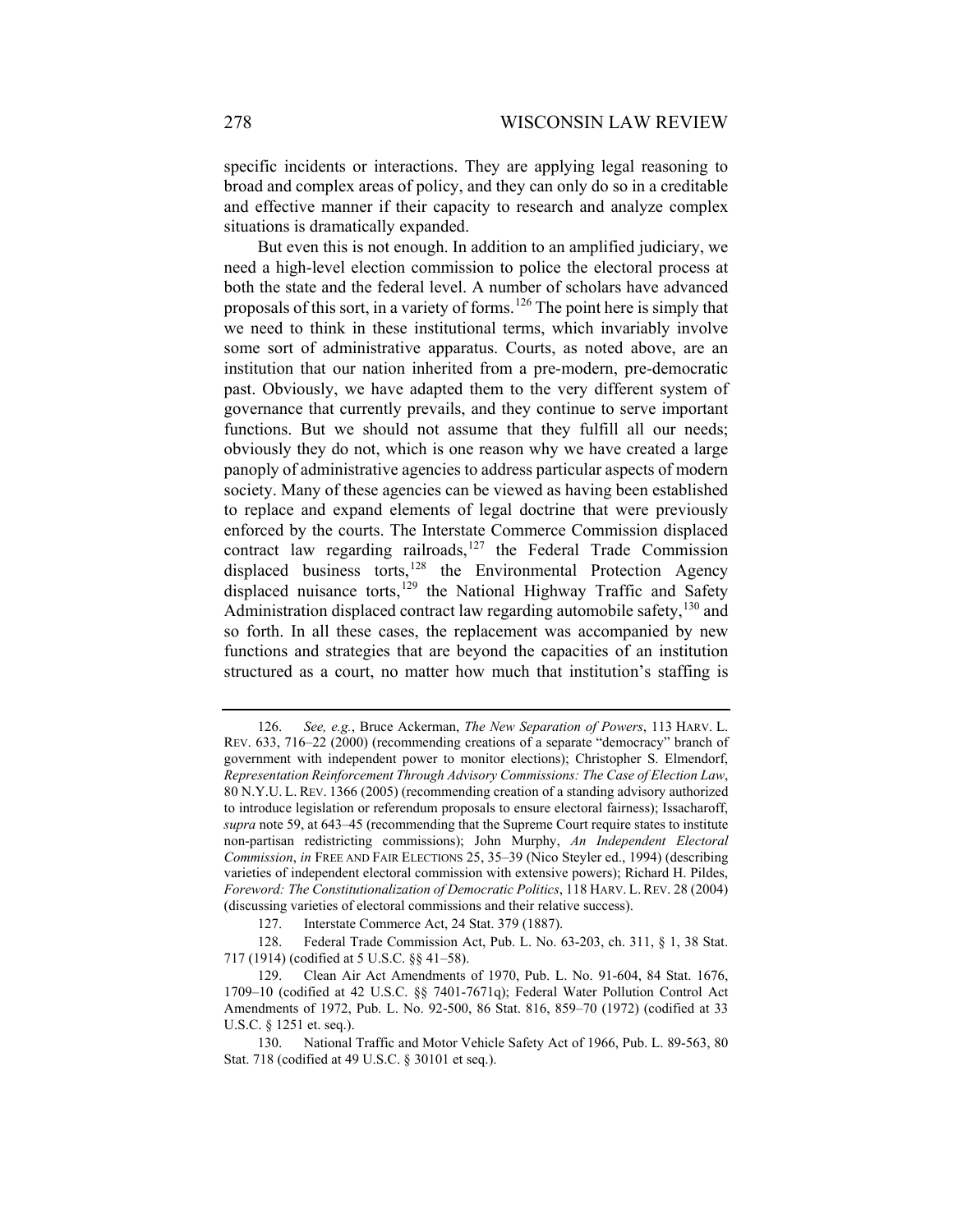increased. The administrative agency is the basic and essential instrument of modern governance.

At present, the U.S. has an election commission that is charged with enforcing various features of our campaign finance laws.<sup>[131](#page-22-0)</sup> That is certainly a start, but it is no more than that. What is needed is a comprehensive regulatory agency with a specifically designed structure and a status commensurate with the importance of that role. The design of such an agency is a matter that is obviously beyond the scope of this discussion. Simply as an illustration of the possibilities, we can envision an independent agency whose members are recognized experts in electoral politics chosen from, or with the approval of, the major political parties, and serving either fixed terms or for life as long as their party maintains its status. The agency would have an ample budget, set by its organic statute and independent of political control.<sup>[132](#page-22-1)</sup> Its jurisdiction would be comprehensive and its decisions would be final within that jurisdictional range.

One important virtue that a commission of this sort would possess is expertise. The majority opinion in *Rucho* can be fairly characterized as electoral science denial. With respect to the topic of districting plans, a number of people have devoted significant proportions of their professional careers to this subject and been able to use sophisticated models based on statistics and geography to develop strategies that serve values such as fairness or neutrality.<sup>[133](#page-22-2)</sup> It is depressing to see those who

<span id="page-22-0"></span><sup>131.</sup> Federal Election Campaign Act of 1971, Pub. L. 92-225, 86 Stat. 3 (codified at [52 U.S.C.](https://en.wikipedia.org/wiki/Title_52_of_the_United_States_Code) § [30101](https://www.law.cornell.edu/uscode/text/52/30101) *et seq.*) (establishing rules for federal election campaign finances); Federal Election Campaign Act Amendments of 1974, Pub. L. 93-443, 88 Stat. 1263, 1280–84 (codified at 52 U.S.C. § 30101 *et seq.*) (expanding the campaign finance rules and establishing the Federal Election Commission).

<span id="page-22-1"></span><sup>132.</sup> For example, the budget could be set at the average cost of a year's subscription by a public school to a news magazine for student use multiplied by the number or registered voters. At present, the cost is about \$10 and the number of registered voters is about 150 million, so that the total would be about 1.5 billion—a relatively small budget for a federal agency, although much larger than the paltry amount that is provided to the current commission, which is less than \$100 million.

<span id="page-22-2"></span><sup>133.</sup> *See, e.g.*, DAVID BUTLER & BRUCE CAIN, CONGRESSIONAL REDISTRICTING: COMPARATIVE AND THEORETICAL PERSPECTIVES (1992); GARY W. COX & JONATHAN N. KATZ, ELBRIDGE GERRY'S SALAMANDER, THE POLITICAL CONSEQUENCES OF THE REAPPORTIONMENT REVOLUTION (2002); DAVID LUBLIN, THE PARADOX OF REPRESENTATION: RACIAL GERRYMANDERING AND MINORITY INTERESTS IN CONGRESS (1997); Micah Altman & Michael P. McDonald, *Redistricting Principles for the Twenty-First Century*, 62 CASE WESTERN RES. L. REV. 1179, 1193–1203 (2012); Andrew Gelman & Gary King, *Enhancing Democracy Through Legislative Redistricting*, 88 AM. POL. SCI. REV. 514 (1994); Bernard Grofman & Gary King, *The Future of Partisan Symmetry as a Judicial Test for Partisan Gerrymanders after* LULAC v. Perry*,* 6 ELECTION L.J. 22 (2007) Richard L. Hasen, *Looking for Standards (in All the Wrong Places): Partisan Gerrymandering Claims after* Vieth, 3 ELECTION L.J. 626 (2004); Gary King, *Representation through Legislative Redistricting: A Stochastic Model,* 33 AM. J. POL. SCI. 787 (1989); David Hays Lowenstein, Bandemer's *Gap: Gerrymandering and Equal*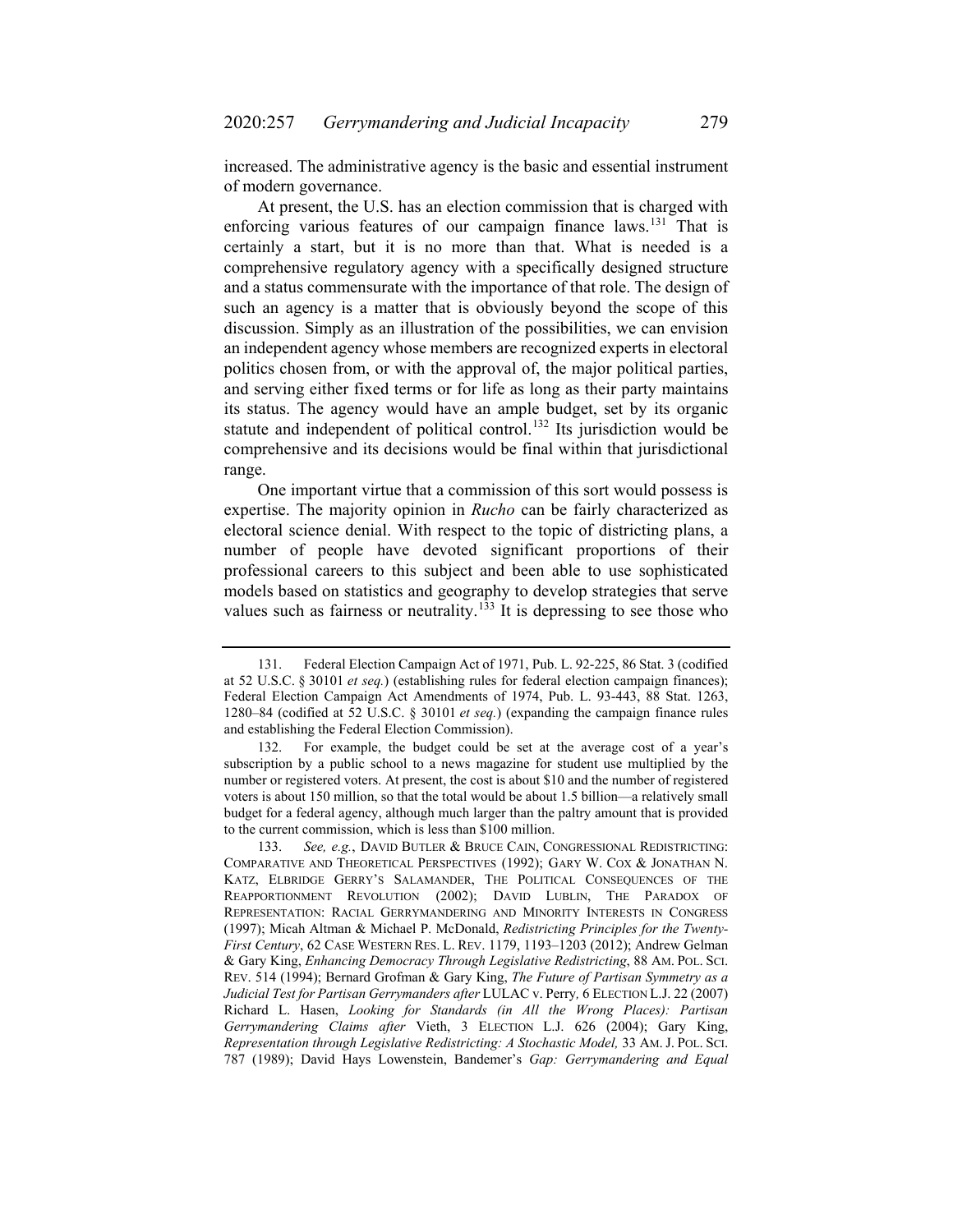wield the coercive power of the state repeatedly declare that there is no way to achieve fair results. From the offhand way that this conclusion is stated, it seems apparent that Justices who comprised the majority were either unaware of this work or uninterested in it. One would hope that those in authority would display the more open-minded and respectful attitude of the dissenting Justices, but that cannot be expected or relied upon, as *Rucho* demonstrates. An election commission comprised of people with expertise and experience in the subject matter would be much more likely to treat the knowledge our society has generated in their field with the respect that it deserves.

A second advantage of an election commission, being an institution structured as an agency and not a court, is that it could take action outside the limits of a litigated case. It could receive complaints and investigate them, even when those complaints could not be framed in legal terms.<sup>[134](#page-23-0)</sup> Chief Justice Roberts dismisses the serious concerns raised by the District Courts, such as difficulty attracting candidates and a sense of disenfranchisement, disconnection and confusion,<sup>[135](#page-23-1)</sup> as based on "slight anecdotal evidence" that is difficult to quantify.<sup>[136](#page-23-2)</sup> But it is tragic for a society to respond to such concerns by saying that they cannot be rectified because it has failed to develop the means to measure them. An electoral commission could receive and indeed elicit complaints from ordinary people who do not have access to lawyers and cannot frame their dissatisfactions in legal terms. It could then investigate these complains on its own to determine their extent and effect. It could also develop a research agenda that would seek out problems that had not been previously raised, but nonetheless have deleterious effects on our democratic system.

Third, but far from finally, an electoral commission could fashion remedies that go beyond the capacity of courts to develop and impose. Chief Justice Roberts responds to the dissent's argument that manageable judicial standards could be developed by "using a State's own districting criteria as a neutral baseline" with the observation that such state-by-state criteria would vary state by state.<sup>[137](#page-23-3)</sup> That is hardly a persuasive answer to a reasonable proposal. But an electoral commission might go beyond that

*Protection*, *in* POLITICAL GERRYMANDERING AND THE COURTS 64, 79–90 (Bernard Grofman ed., 1990); Michael P. McDonald, *A Comparative Analysis of Redistricting Institutions in the United States, 2001–02*, 4 POL. & POL'Y Q. 371 (2004). Regarding statistical analysis, see *supra* note [111.](#page-18-4)

<span id="page-23-3"></span><span id="page-23-2"></span><span id="page-23-1"></span><span id="page-23-0"></span><sup>134.</sup> These functions are sometimes carried out by ombudspersons, non-judicial officers who report to the legislature. *See* [Tero Erkkilä, Ombudsman as a Global](https://www.amazon.com/Tero-Erkkil%25C3%25A4/e/B009WSKYAW?ref=sr_ntt_srch_lnk_1&qid=1580552704&sr=1-1)  Institution: [Transnational Governance and Accountability \(2020\);](https://www.amazon.com/Tero-Erkkil%25C3%25A4/e/B009WSKYAW?ref=sr_ntt_srch_lnk_1&qid=1580552704&sr=1-1) CHARLES HOWARD, THE ORGANIZATIONAL OMBUDSMAN: ORIGINS, ROLES, AND OPERATIONS – A LEGAL GUIDE, 7– 10 (2010).

<sup>135.</sup> *Rucho*, 139 S. Ct. at 2504.

<sup>136.</sup> *Id.*

<sup>137.</sup> *Id.* at 2505.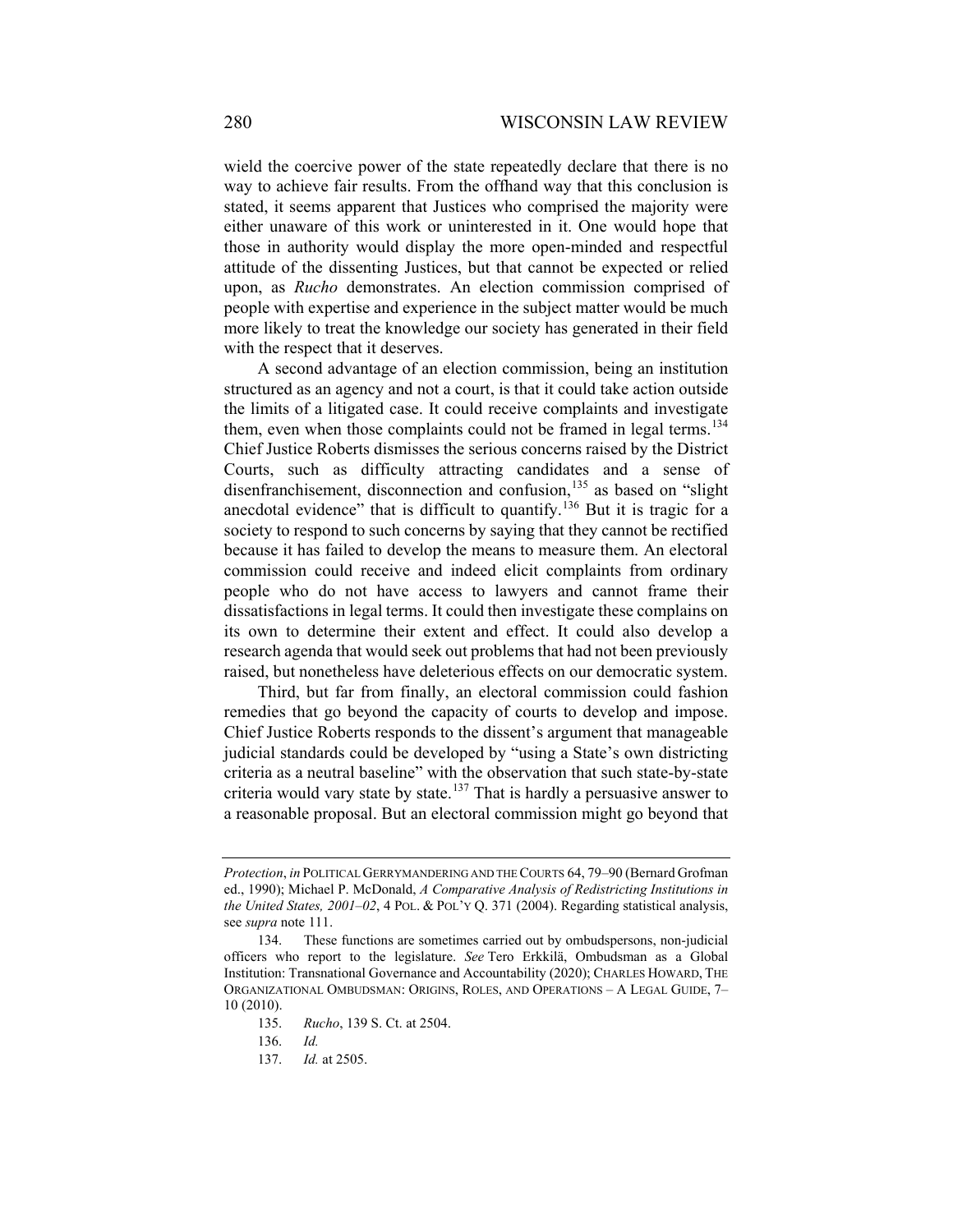proposal by developing state-by-state solutions that do not depend on criteria generated by the state, but on more universal criteria adapted to specific circumstances. More generally, the commission could police campaign finance violations and prevent voter fraud in a way that would not be possible for courts. Those who want to undermine our democracy will have access to increasingly complex and effective technology, as Justice Kagan's dissent points out.[138](#page-24-0) Our institutions must be able to respond, in kind.

Professor Coan has revealed for us the limits on the capacity of our judicial system, and specifically of the Supreme Court, that plays such a critical role in that system. But these are not the limits on our governmental system generally. The common law suffered from serious limits on its ability to solve problems of worker safety, consumer protection, environmental protection and economic management. That is why we devised new institutional mechanisms to address these issues. A similar mechanism could be developed to address the defects in our electoral process.

### **CONCLUSION**

Chief Justice Roberts is correct about at least one matter. The problem of gerrymandering has been with us since the beginnings of our Republic, so long that we no longer use the terminology on which it is based. When the elongated, sinuous electoral districts that Elbridge Gerry created were first identified as an abuse, the word salamander referred to a fearsome monster that lived in fire, not the innocuous amphibian to which it was subsequently attached.<sup>[139](#page-24-1)</sup> To conjure up the proper images in contemporary parlance, we should refer to a Gerry-monstrosity, or maybe Frankengerry.

It is a sign of a declining society that it cannot resolve long-standing, widely recognized problems. One reason the Latin part of the Roman Empire collapsed was because it could not generate the loyalty of its people to its institutions that the Greek city-states achieved.<sup>[140](#page-24-2)</sup> One reason France's Ancient Regime collapsed is that it could not develop a way to finance the expanded activities of its centralized monarchy.<sup>[141](#page-24-3)</sup> The majority opinion in *Rucho* is an announcement of an equivalent cultural despair, blandly tolerating conditions that it concedes to be unjust and

<sup>138.</sup> *Id.* at 2510–13 (Kagan, J., dissenting).

<span id="page-24-2"></span><span id="page-24-1"></span><span id="page-24-0"></span><sup>139.</sup> *See* SAINT AUGUSTINE, 2 THE CITY OF GOD 417 (Marcus Dods trans., 1948) ("[T]he salamander lives in fire.").

<sup>140.</sup> For further explication of this point, see EDWARD L. RUBIN, SOUL, SELF, AND SOCIETY: THE NEW MORALITY AND THE MODERN STATE 28–34 (2015).

<span id="page-24-3"></span><sup>141.</sup> *See* SIMON SCHAMA, CITIZENS: A CHRONICLE OF THE FRENCH REVOLUTION 60–71 (1989); G. R. R. TREASURE, SEVENTEENTH CENTURY FRANCE 431–42 (1966).